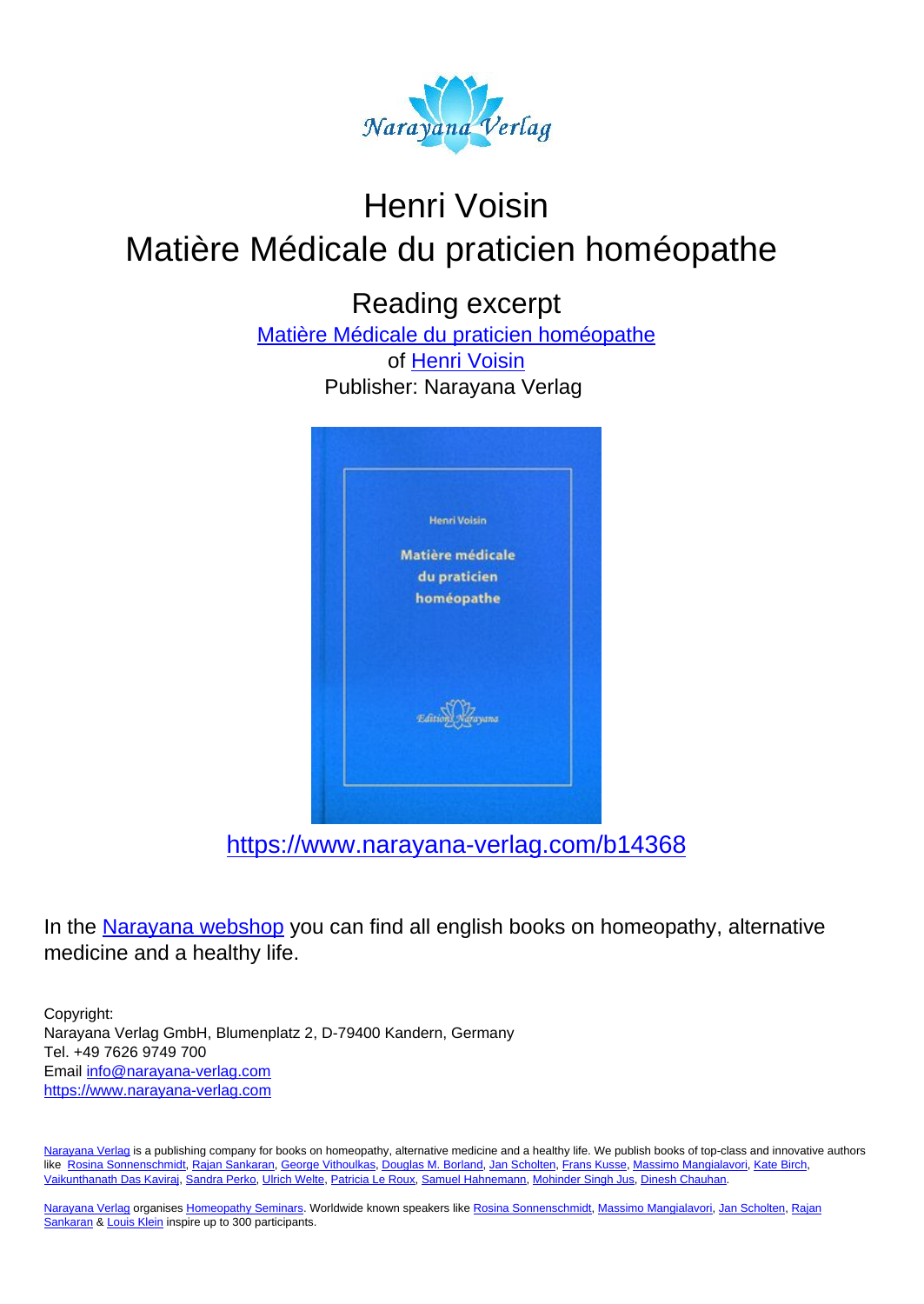# **TABLE DES MATIÈRES**

| Remèdes de zone allopathique XIX |
|----------------------------------|
|                                  |
|                                  |
|                                  |
|                                  |
|                                  |
|                                  |
|                                  |
| Aceticum acidum10                |
|                                  |
|                                  |
|                                  |
| Aconitum lycoctonum  15          |
| Aconitum napellus  16            |
|                                  |
| Actea racemosa 22                |
|                                  |
| Adrenalinum28                    |
| Aesculus glabra28                |
| Aesculus hippocastanum 28        |
| Aethiops antimonialis31          |
| Aethiops mercurialis 32          |
| Aethusa cynapium 32              |
| Agaricus emeticus35              |
| Agaricus muscarius36             |
|                                  |
|                                  |
| Agraphis nutans48                |
| Agrimonia eupatoria 48           |
| Agrostema githago48              |
| Ailanthus glandulosa49           |
| Aletris farinosa50               |
|                                  |
| Allium sativum 53                |
| Alnus rubra 55                   |
|                                  |
| Alstonia scholaris59             |
|                                  |
|                                  |
|                                  |
|                                  |

| Ammoniacum dorema71             |  |
|---------------------------------|--|
| Ammonium benzoicum71            |  |
| Ammonium bromatum 72            |  |
|                                 |  |
| Ammonium causticum77            |  |
|                                 |  |
| Ammonium muriaticum 78          |  |
| Ammonium phosphoricum81         |  |
| Ammonium picricum 81            |  |
| Ammonium valerianicum81         |  |
| Ammonium vanadatum82            |  |
| Ampelopsis quinquefolia 82      |  |
| Amphisboena vermicularis 82     |  |
| Amygdala amara 82               |  |
| Amygdalus persica 82            |  |
| Amylium nitrosum 83             |  |
| Anacardium occidentale84        |  |
| Anacardium orientale84          |  |
| Anagallis arvensis 88           |  |
| Anantherum muriaticum88         |  |
| Angustura vera 89               |  |
| Anhalonium lewinii91            |  |
| Anthemis nobilis 91             |  |
| Anthoxanthum odoratum 91        |  |
|                                 |  |
|                                 |  |
| Antimonium arsenicosum 93       |  |
| Antimonium crudum93             |  |
| Antimonium iodatum97            |  |
| Antimonium sulfuratum aureum 97 |  |
| Antimonium sulfuratum rubrum 98 |  |
| Antimonium tartaricum98         |  |
|                                 |  |
| Apis mellifica 103              |  |
| Apium graveolens107             |  |
| Apocynum androsemifolium 107    |  |
| Apocynum cannabinum 108         |  |
| Apomorphinum muriaticum109      |  |
| Aquilegia vulgaris  110         |  |
| Aralia racemosa 110             |  |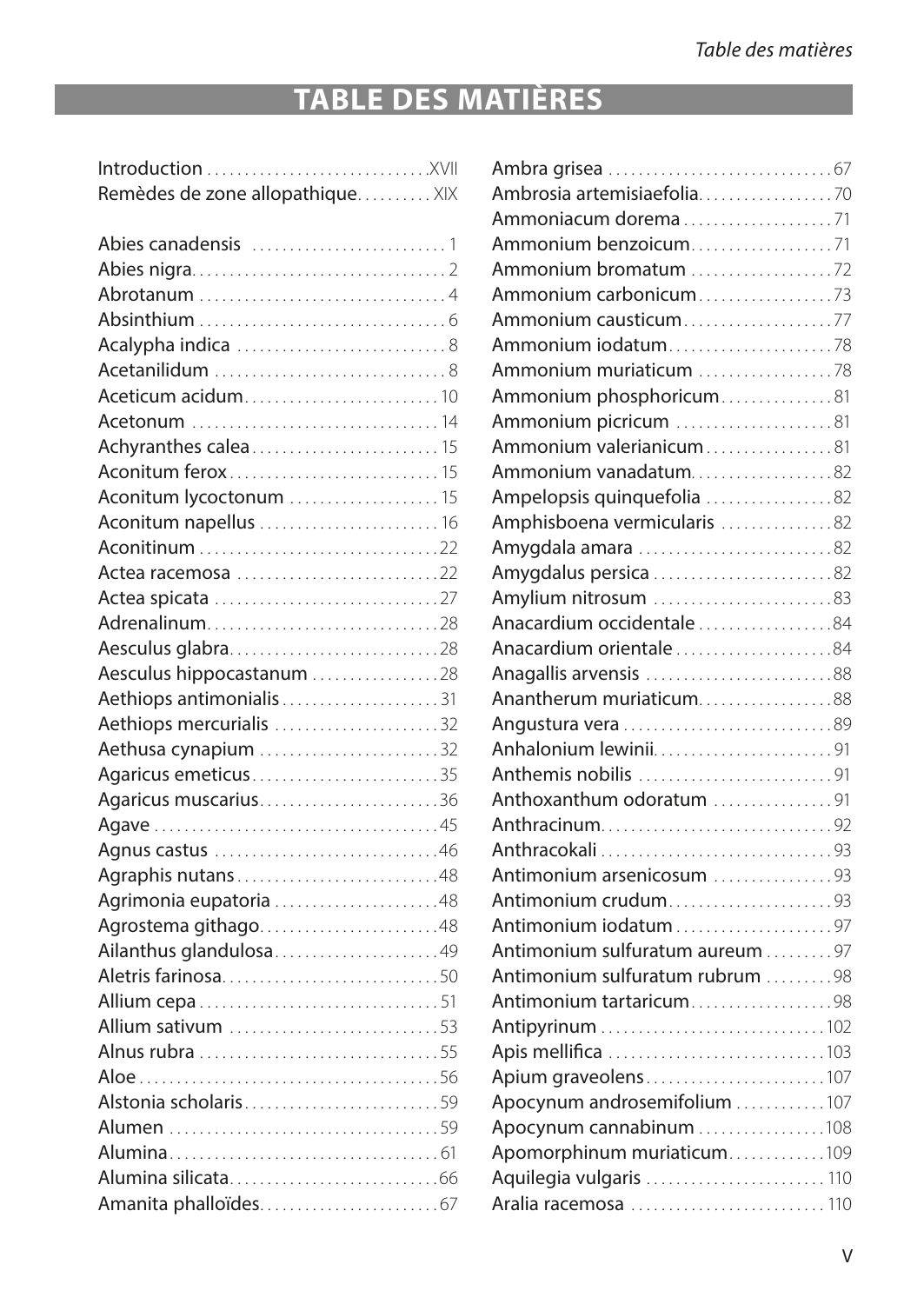| Aranea diadema 112               |  |
|----------------------------------|--|
| Arbutus unedo  114               |  |
| Areca catechu 114                |  |
| Argemone mexicana 115            |  |
|                                  |  |
| Argentum cyanatum 118            |  |
| Argentum iodatum 118             |  |
| Argentum nitricum 119            |  |
| Aristolochia clematis 127        |  |
| Arnica montana 127               |  |
| Arsenicum album 132              |  |
| Arsenicum bromatum140            |  |
| Arsenicum iodatum  141           |  |
| Arsenicum sulfuratum flavum 144  |  |
| Arsenicum sulfuratum rubrum 144  |  |
| Artemisia vulgaris 145           |  |
| Arum dracunculus145              |  |
| Arum maculatum146                |  |
| Arum triphyllum146               |  |
| Arundo donax 149                 |  |
| Arundo mauritanica150            |  |
|                                  |  |
| Asarum europaeum155              |  |
| Asclepias syriaca157             |  |
| Asclepias tuberosa 158           |  |
| Asimina triloba 160              |  |
| Asparagus officinalis  161       |  |
| Astacus fluviatilis  161         |  |
| Asterias rubens 161              |  |
| Astragallus lamberti164          |  |
| Atropinum sulfuricum165          |  |
|                                  |  |
| Aurum arsenicosum170             |  |
| Aurum bromatum171                |  |
| Aurum iodatum 171                |  |
|                                  |  |
| Aurum muriaticum kalinatum 171   |  |
| Aurum muriaticum natronatum  171 |  |
| Aurum sulfuratum172              |  |
|                                  |  |
|                                  |  |
| Bacillinum Burnett173            |  |

| Balsamum peruvianum 176 |  |
|-------------------------|--|
| Baptisia tinctoria 177  |  |

| Baryta acetica 179        |  |
|---------------------------|--|
| Baryta carbonica 180      |  |
|                           |  |
| Baryta muriatica184       |  |
|                           |  |
|                           |  |
| Benzinum192               |  |
| Benzinum nitricum193      |  |
| Benzinum dinitricum193    |  |
| Benzoicum acidum193       |  |
| Berberis vulgaris196      |  |
| Beryllium metallicum 200  |  |
| Beta vulgaris201          |  |
| Betonica aquatica 201     |  |
| Bismuthum 202             |  |
| Blatta americana 205      |  |
| Blatta orientalis205      |  |
| Boletus laricis206        |  |
| Boletus satanas206        |  |
|                           |  |
| Borax veneta207           |  |
| Boricum acidum211         |  |
| Borrago officinalis 212   |  |
| Bothrops lanceolatus212   |  |
|                           |  |
| Bougmancia 213            |  |
| Bovista lycoperdon213     |  |
| Brachyglottis216          |  |
|                           |  |
| Brassica oleracea 216     |  |
| Brassica napus217         |  |
|                           |  |
| Brucea antidysenterica223 |  |
| Bryonia alba 224          |  |
| Butyricum acidum231       |  |
| Buxus sempervirens231     |  |
|                           |  |
| Cactus grandiflorus 232   |  |
| Cadmium bromatum236       |  |
| Cadmium iodatum 236       |  |
| Cadmium sulfuratum236     |  |
|                           |  |
| Cafeinum 240              |  |
|                           |  |
| Cajuputum240              |  |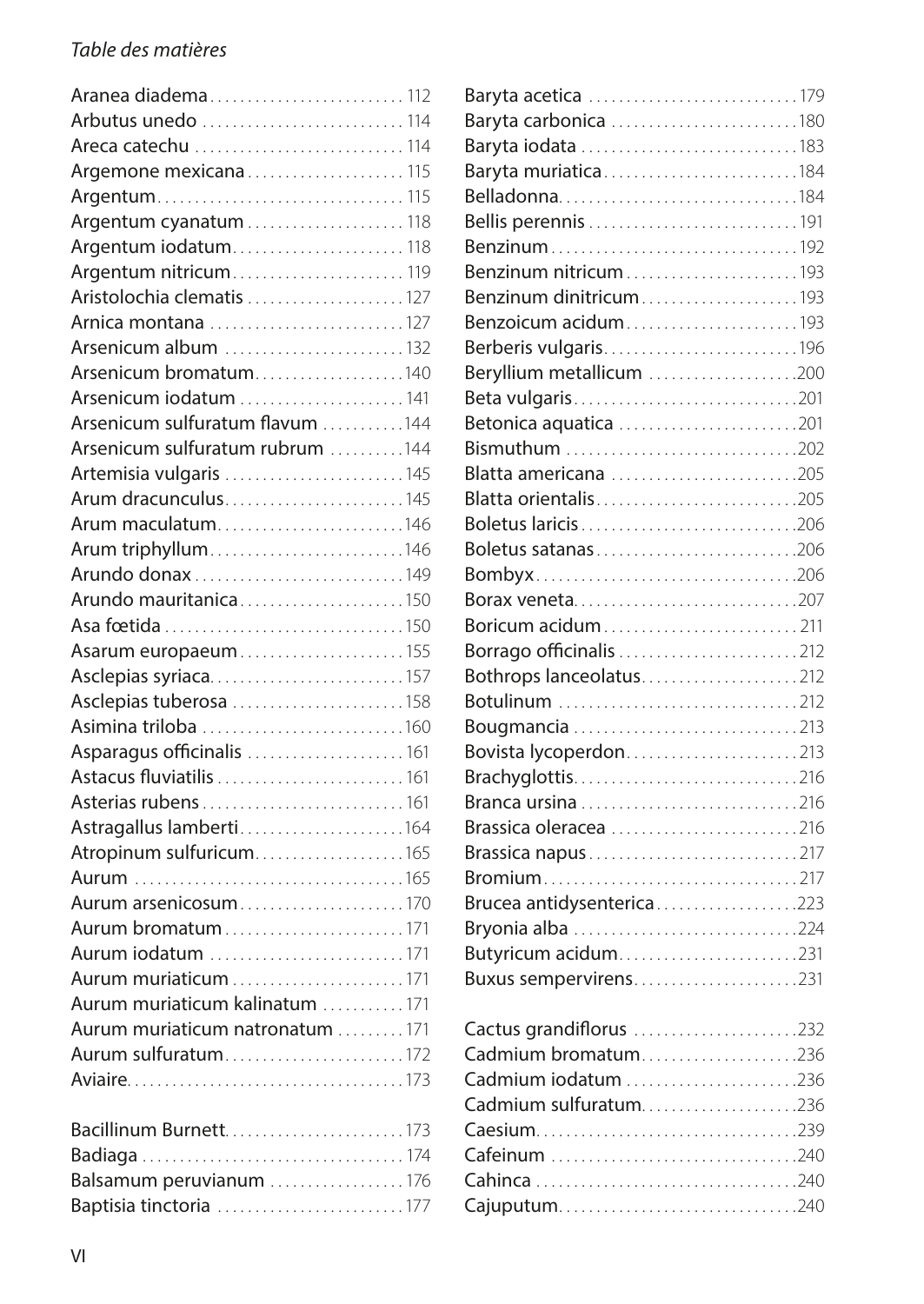| Calcarea acetica 245           |  |
|--------------------------------|--|
| Calcarea arsenicosa 246        |  |
| Calcarea bromata246            |  |
| Calcarea calcinata 246         |  |
| Calcarea carbonica 247         |  |
| Calcarea fluorica255           |  |
| Calcarea hypophosphatica259    |  |
| Calcarea iodata260             |  |
| Calcarea lactica261            |  |
| Calcarea lactophosphatica262   |  |
| Calcarea muriatica262          |  |
| Calcarea oxalica 263           |  |
| Calcarea phosphorica 264       |  |
| Calcarea picrata 268           |  |
| Calcarea silicata268           |  |
| Calcarea sulfurica269          |  |
| Calendula officinalis271       |  |
| Calotropis gigantea 271        |  |
|                                |  |
| Camphora 272                   |  |
| Camphora monobromata274        |  |
| Camphoric acidum274            |  |
| Canchalagua275                 |  |
| Cannabis indica275             |  |
| Cannabis sativa279             |  |
| Cantharis vesicatoria 283      |  |
| Capsicum annuum 290            |  |
| Carbo animalis295              |  |
| Carbo vegetabilis299           |  |
| Carbolicum acidum 306          |  |
| Carboneum oxygenisatum 311     |  |
| Carboneum sulfuricum 312       |  |
| Carboneum tetrachloricum315    |  |
| Carcinosinum316                |  |
| Carduus benedictus316          |  |
| Carduus marianus 316           |  |
| Carica papaya319               |  |
| Cascara sagrada 319            |  |
|                                |  |
| Castanea vesca 320             |  |
| Castoreum canadense 320        |  |
| Caulophyllum thalictroides 323 |  |
| Causticum 325                  |  |
| Ceanothus americanus331        |  |

| Cenchris contortris 335         |  |
|---------------------------------|--|
| Cereus bomplandii336            |  |
| Cereus serpentinus337           |  |
| Chamomilla338                   |  |
| Cheiranthus cheiri343           |  |
| Chelidonium majus 344           |  |
| Chelone glabra 347              |  |
| Chenopodii glauci aphis 348     |  |
| Chenopodium anthelminthicum 349 |  |
| Chimaphila umbellata351         |  |
| China officinalis353            |  |
| Chininum arsenicum 360          |  |
| Chininum muriaticum361          |  |
| Chininum salicylicum 361        |  |
| Chininum sulfuricum362          |  |
| Chionanthus virginica364        |  |
| Chloralum hydratum 366          |  |
| Chloroformum367                 |  |
| Chlorpromazine 368              |  |
|                                 |  |
| Cholesterinum371                |  |
| Chromicum acidum 372            |  |
| Chromium kalium sulfuricum372   |  |
| Chromium sulfuricum372          |  |
| Chrysarobin373                  |  |
| Cicuta virosa373                |  |
| Cimes lectularius 377           |  |
|                                 |  |
| Cinnabaris 381                  |  |
| Cinnamonum zeylanicum382        |  |
| Cistus canadensis383            |  |
| Citricum acidum387              |  |
|                                 |  |
| Clematis erecta388              |  |
| Clematis vitalba 392            |  |
| Cobaltum metallicum393          |  |
|                                 |  |
| Cocainum hydrochloricum397      |  |
| Coccinella septempunctata398    |  |
| Cocculus indicus399             |  |
|                                 |  |
|                                 |  |
| Coffea cruda - Coffea tosta 409 |  |
| Colchicum autumnale413          |  |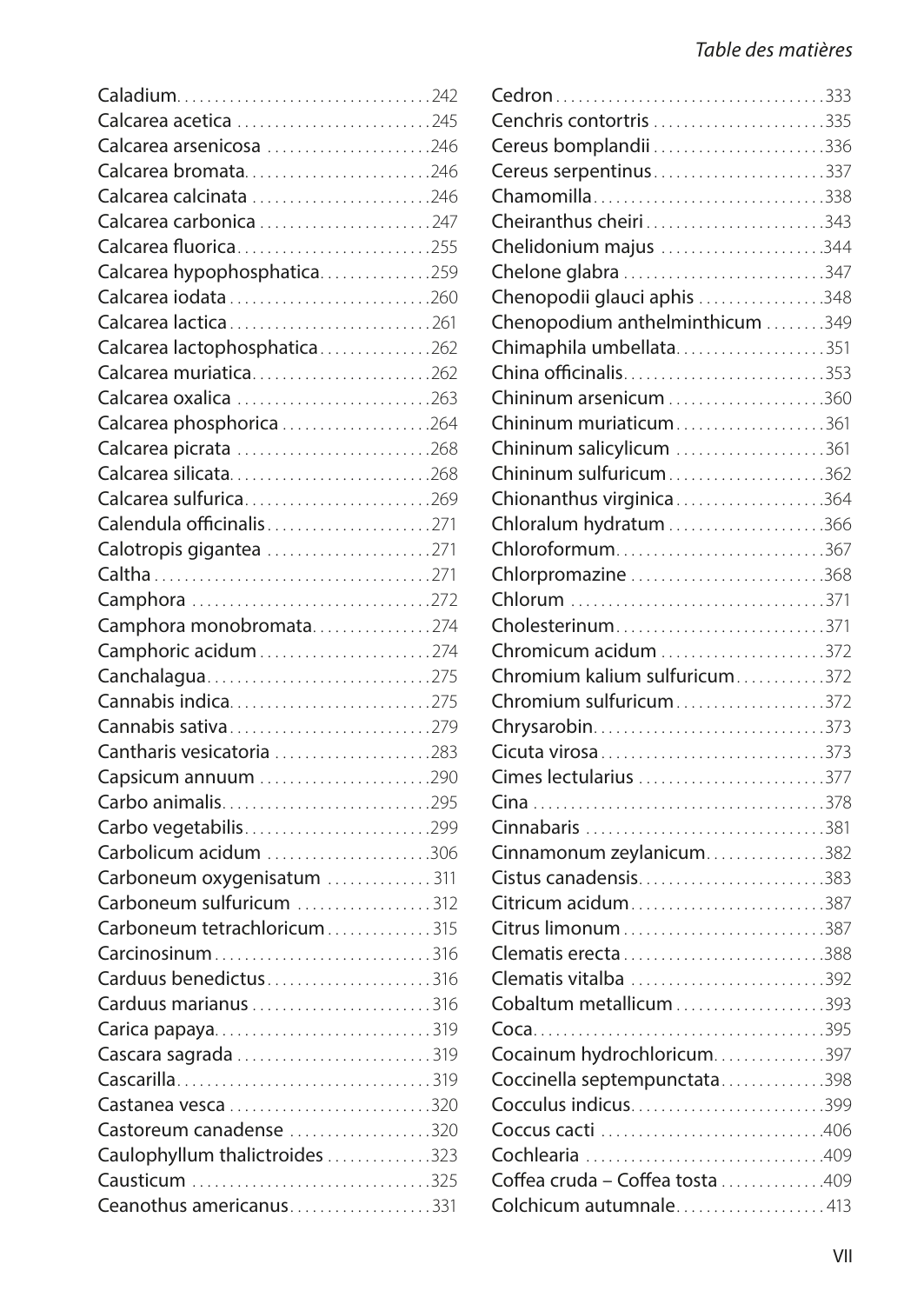| Collinsonia419                         |  |
|----------------------------------------|--|
|                                        |  |
|                                        |  |
|                                        |  |
| Comocladia dentata424                  |  |
| Conchiolinum425                        |  |
| Condurango 426                         |  |
| Conium maculatum 428                   |  |
| Convallaria maialis433                 |  |
| Convolvulus arvensis434                |  |
| Copaiva officinalis 435                |  |
| Corallium rubrum 436                   |  |
| Coriaria myrtifolia 439                |  |
| Cornus circinata 439                   |  |
| Cornus florida 440                     |  |
|                                        |  |
| Corydalis formosa 441                  |  |
| Cotyledon umbilicus 442                |  |
| Crataegus oxyacantha 442               |  |
|                                        |  |
| Crocus sativus 445                     |  |
| Crotalus cascavella 448                |  |
| Crotalus horridus448                   |  |
| Croton tiglium451                      |  |
| Cubeba officinalis 454                 |  |
| Cucurbita pepo455                      |  |
| Cuphea viscosissima 456                |  |
| Cupressus australis 456                |  |
| Cupressus lawsoniana456                |  |
|                                        |  |
| Cuprum aceticum 462                    |  |
| Cuprum arsenicum463                    |  |
| Cuprum oxydatum 463                    |  |
| Cuprum sulfuricum464                   |  |
|                                        |  |
| Cyclamen europaeum466                  |  |
| Cynara scolymus470                     |  |
| Cynoglossum officinale 470             |  |
| Cypripedium pubescens 470              |  |
| Cytisus laburnum/Cystus anagyroides471 |  |
|                                        |  |

| Daphne indica471   |  |
|--------------------|--|
| Daucus carotta 473 |  |

| Dictamnus albus474                  |  |
|-------------------------------------|--|
| Digitalis purpurea 474              |  |
| Dioscorea villosa 476               |  |
| Diosma lincaris 479                 |  |
| Diphterinum479                      |  |
| Diphterotoxinum479                  |  |
| Dirca palustris 480                 |  |
| Dolichos pruriens480                |  |
| Doryphora decemlineata 481          |  |
| Drosera rotundifolia482             |  |
| Duboisinum 484                      |  |
|                                     |  |
| Dysentericus489                     |  |
|                                     |  |
| Ecbalium elaterium490               |  |
| Echinacea angustifolia 491          |  |
|                                     |  |
|                                     |  |
| Emetinum muriaticum 496             |  |
|                                     |  |
| Epigea repens 497                   |  |
| Epilobium palustre 497              |  |
| Epiphegus virginiana497             |  |
|                                     |  |
| Equisetum arvense498                |  |
| Erigeron canadensis500              |  |
| Eriodyction californicum503         |  |
| Eryngium aquaticum503               |  |
| Erythrinus504                       |  |
|                                     |  |
|                                     |  |
| Ethylicum sulfuricum dicloralum 506 |  |
| Eucalyptus globulus507              |  |

Eugenia jambos . . . . . . . . . . . . . . . . . . . . . . . . . 508 Eupatorium aromaticum . . . . . . . . . . . . . . . . 509 Eupatorium perfoliatum . . . . . . . . . . . . . . . . 509 Eupatorium purpureum...................512 Euphorbia amygdaloides . . . . . . . . . . . . . . . 513 Euphorbia corollata . . . . . . . . . . . . . . . . . . . . . 513 Euphorbia herophylla.................... 514 Euphorbia hypericifolia . . . . . . . . . . . . . . . . . 514 Euphorbia lathyris . . . . . . . . . . . . . . . . . . . . . . . 514 Euphorbia pilulifera . . . . . . . . . . . . . . . . . . . . . 515 Euphorbia resinifera . . . . . . . . . . . . . . . . . . . . . 516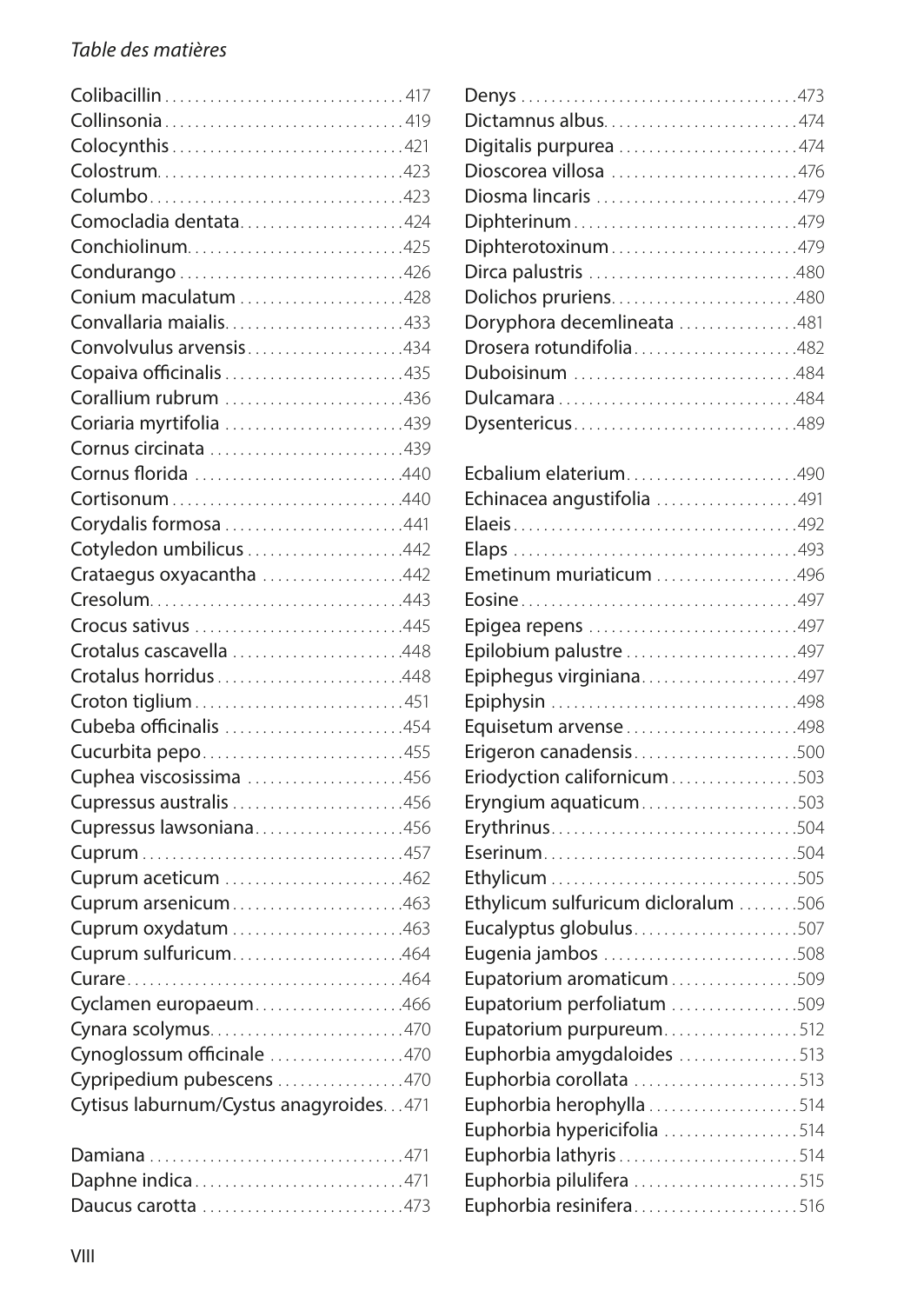| Euphrasia officinalis 517 |  |
|---------------------------|--|
|                           |  |
| Evonymus atropurpureus520 |  |
| Evonymus europæus521      |  |

| Fagopyrum esculentum521 |  |
|-------------------------|--|
|                         |  |
| Ferrum aceticum 526     |  |
| Ferrum arsenicosum 526  |  |
| Ferrum bromatum527      |  |
| Ferrum citricum 527     |  |
| Ferrum cyanatum 527     |  |
|                         |  |
| Ferrum magneticum 528   |  |
| Ferrum muriaticum528    |  |
| Ferrum phosphoricum 528 |  |
| Ferrum picricum530      |  |
| Ferrum protoxalatum 531 |  |
| Ferrum sulfuricum531    |  |
|                         |  |
|                         |  |
|                         |  |
|                         |  |
| Formalinum539           |  |
| Fragaria vesca 539      |  |
| Franciscea uniflora 539 |  |
| Fraxinus americana540   |  |
| Fuligo ligni540         |  |
| Fuchsinum540            |  |

| Galanthus nivalis 541     |
|---------------------------|
| Galium aparine 541        |
| Gallicum acidum 542       |
|                           |
| Gardenal544               |
| Gaultheria procumbens546  |
| Gelsemium sempervirens547 |
| Genista scoparia554       |
| Gentiana lutea554         |
| Geranium maculatum555     |
| Geum rivale555            |
| Gingko biloba 555         |
| Ginseng quinquefolium556  |
|                           |

| Glechoma hederacea 557       |  |
|------------------------------|--|
|                              |  |
|                              |  |
| Gnaphallium dioicum 560      |  |
| Gnaphallium polycephalum 560 |  |
| Gossypium herbaceum 562      |  |
| Granatum563                  |  |
|                              |  |
| Gratiola officinalis 571     |  |
| Grindelia robusta574         |  |
|                              |  |
| Guajacum officinale 576      |  |
| Guano Australis579           |  |
|                              |  |
|                              |  |
| Gymnocladus580               |  |
|                              |  |

| Hamamelis virginiana 580     |  |
|------------------------------|--|
| Hedeoma pulegioides 583      |  |
| Hedera helix584              |  |
|                              |  |
| Helianthus annuus 585        |  |
| Heliotropium peruvianum586   |  |
| Helix tosta 586              |  |
| Helleborus niger586          |  |
| Heloderma591                 |  |
| Helonias 591                 |  |
| Hematoxylon campechianum 594 |  |
| Hepar sulfur 594             |  |
| Heracleum spondylium 599     |  |
| Hippomanes599                |  |
|                              |  |
|                              |  |
|                              |  |
|                              |  |
|                              |  |
|                              |  |
|                              |  |
| Hydrocotyle asiatica607      |  |
| Hydrocyanic acidum 609       |  |
| Hydrophobinum 612            |  |
| Hydrophyllum virginicum 614  |  |
| Hyoscyamus niger 615         |  |
| Hyoscinum hydrobromatum621   |  |
| Hypericum perforatum 621     |  |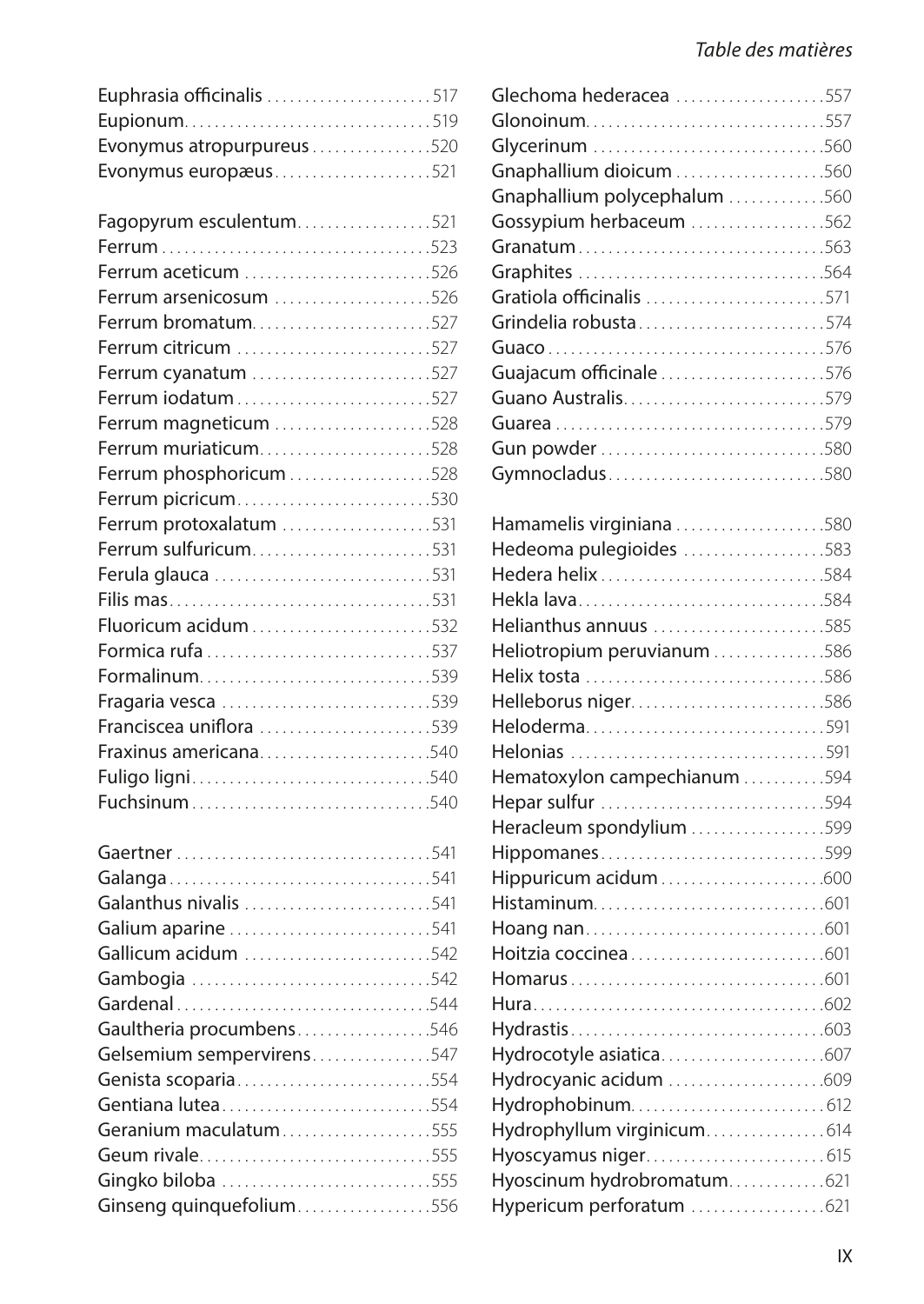Hypophysinum . . . . . . . . . . . . . . . . . . . . . . . . . . 622

| Kalium hypophosphorosum 679 |  |
|-----------------------------|--|
|                             |  |
|                             |  |
|                             |  |
| Kali permanganicum 691      |  |
| Kalium phosphoricum 691     |  |
|                             |  |

| Laburnum alpinum708      |  |
|--------------------------|--|
|                          |  |
|                          |  |
|                          |  |
|                          |  |
|                          |  |
| Lachnanthes tinctoria724 |  |
| Lacticum acidum726       |  |
|                          |  |
|                          |  |
|                          |  |
|                          |  |
| Lappa major 732          |  |
| Lathyrus sativus 733     |  |
| Latrodectus hasselti734  |  |
| Latrodectus mactans734   |  |
|                          |  |
| Ledum palustre738        |  |
| Lemna minor 742          |  |
| Leonurus cardiaca743     |  |
| Lepidium bonariense 743  |  |
|                          |  |
| Lilium tigrinum 745      |  |
|                          |  |
| Linaria vulgaris 751     |  |
|                          |  |
| Lippia mexicana752       |  |
| Lithium benzoicum752     |  |
|                          |  |
| Lithium carbonicum753    |  |
| Lithium chloricum755     |  |
| Lithium lacticum 755     |  |
| Lobelia cardinalis755    |  |
| Lobelia cerulea 755      |  |
| Lobelia inflata 756      |  |
| Lobelia purpurea 759     |  |
|                          |  |
| Lonicera periclymenum760 |  |
| Lonicera xylosteum 760   |  |
|                          |  |
|                          |  |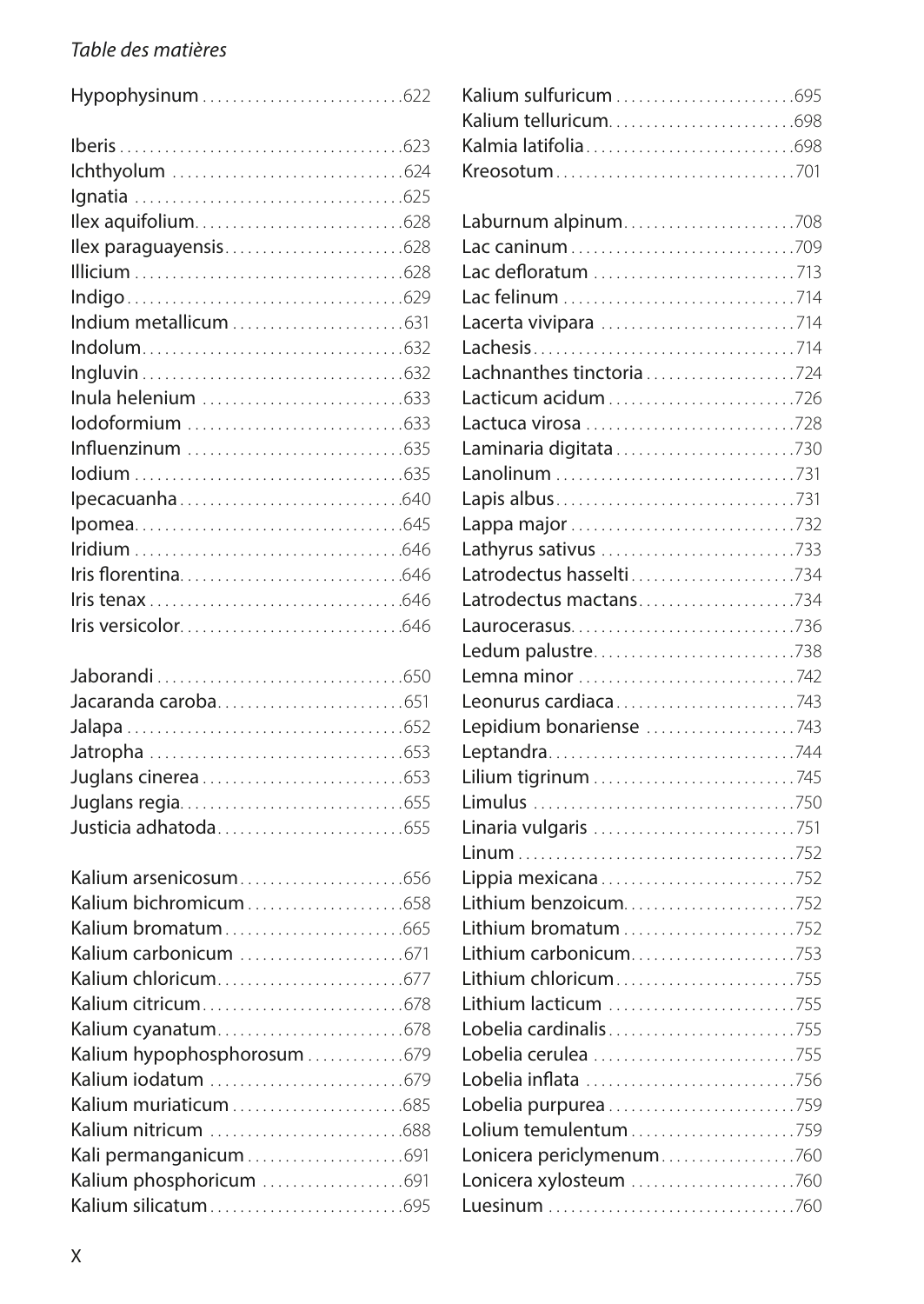| Lycopodium clavatum764            |  |
|-----------------------------------|--|
| Lycopus virginicus772             |  |
|                                   |  |
| Magnesium carbonicum 774          |  |
| Magnesium muriaticum778           |  |
| Magnesium phosphoricum781         |  |
| Magnesium sulfuricum783           |  |
| Magnolia officinalis784           |  |
| Mahonia 785                       |  |
|                                   |  |
|                                   |  |
| Mammaire 787                      |  |
|                                   |  |
| Mandragora officinarum790         |  |
| Manganum 792                      |  |
| Manganum colloidal 796            |  |
| Manganum muriaticum796            |  |
| Manganum oxydatum 796             |  |
| Manganum sulfuratum796            |  |
| Marmorek796                       |  |
| Medorrhinum797                    |  |
|                                   |  |
| Mel cum sale802                   |  |
| Melilotus officinalis802          |  |
| Melissa officinalis804            |  |
|                                   |  |
|                                   |  |
| Menispermum canadense 805         |  |
| Mentha piperita 805               |  |
|                                   |  |
| Menyanthes trifoliata 806         |  |
| Mephitis putorium 808             |  |
|                                   |  |
| Mercurius solubilis 810           |  |
| Mercurius aceticus 823            |  |
| Mercurius auratus 823             |  |
| Mercurius biiodatus 824           |  |
| Mercurius corrosivus 824          |  |
| Mercurius cyanatus827             |  |
| Mercurius dulcis 830              |  |
| Mercurius precipitatus flavus 832 |  |
| Mercurius precipitatus ruber832   |  |
| Mercurius protoiodatus 832        |  |
| Mercurius sulfuricus833           |  |

| Millefolium herba 838                       |  |
|---------------------------------------------|--|
| Mimosa pudica 839                           |  |
| Mitchella repens839                         |  |
| Momordica balsamina 839                     |  |
| Momordica charantia 840                     |  |
|                                             |  |
| Morgan gaertner840                          |  |
| Morgan paterson841                          |  |
| Morphinum muriaticum 841                    |  |
|                                             |  |
| Mucor mucedo 843                            |  |
|                                             |  |
| Muriatic acidum 846                         |  |
| Mygale lasiodora 849                        |  |
|                                             |  |
| Myrica cerifera851                          |  |
| Myristica sebifera852                       |  |
|                                             |  |
| Myrtus cheken853                            |  |
| Myrtus communis 853                         |  |
|                                             |  |
| Nabalus serpentarius854                     |  |
|                                             |  |
| Naphtalinum857                              |  |
|                                             |  |
| Nasturtium858                               |  |
| Natrum arsenicosum858                       |  |
| Natrum bicarbonatum 859                     |  |
| Natrum bromatum 860                         |  |
| Natrum cacodylatum860                       |  |
| Natrum carbonicum860                        |  |
| Natrum chloricum866                         |  |
| Natrum choleinatum867                       |  |
| Natrum fluoratum868                         |  |
| Natrum iodatum868                           |  |
| Natrum lacticum 868                         |  |
| Natrum muriaticum 868                       |  |
| Natrum nitricum873                          |  |
|                                             |  |
| Natrum phosphoricum874                      |  |
|                                             |  |
| Natrum salicylicum876                       |  |
| Natrum selenicum877<br>Natrum silicatum 877 |  |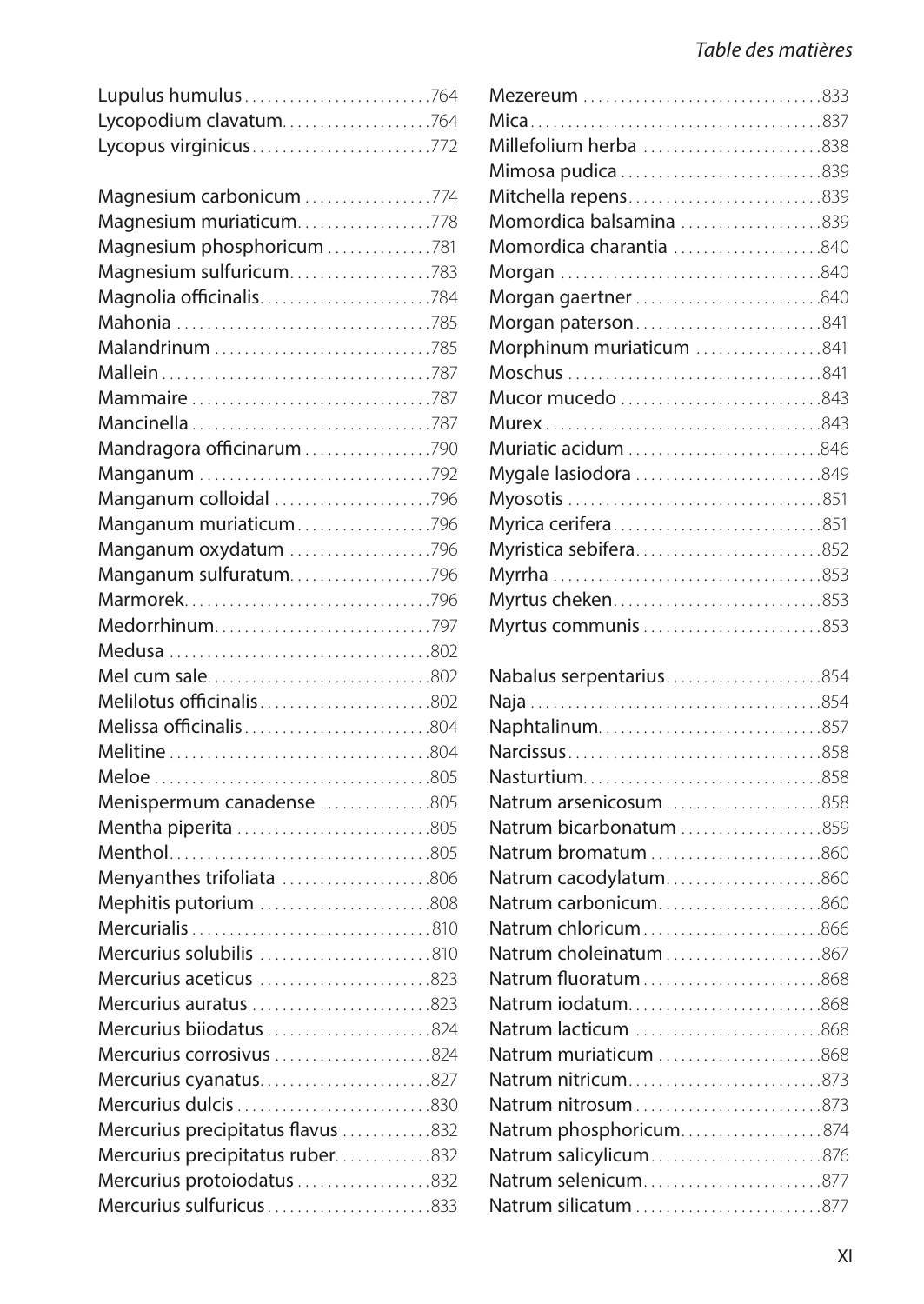| Natrum silico fluoricum 877 |
|-----------------------------|
| Natrum sulfuricum 877       |
| Natrum tellurium882         |
| Nectandra amara882          |
| Nepenthes distillatoria882  |
|                             |
| Niccollum sulfuricum888     |
| Nitricum acidum888          |
| Nitri spiritus dulcis895    |
| Nitro muriaticum acidum 895 |
|                             |
| Nux moschata 896            |
| Nux vomica901               |
| Nycterinia capensis911      |
|                             |

| Ocimum canum 911            |  |
|-----------------------------|--|
| Oenanthe crocata 912        |  |
| Oenothera biennis 913       |  |
|                             |  |
| Oleum animale 917           |  |
| Oleum caryophylium918       |  |
| Oleum jecoris aselli918     |  |
|                             |  |
| Onosmodium virginianum919   |  |
|                             |  |
| Opuntia ficus 926           |  |
| Oreodaphne californica927   |  |
| Origanum majorana927        |  |
| Ornithogallum umbellatum928 |  |
|                             |  |
| Ostrya virginica929         |  |
|                             |  |
| Ovi gallinae pellicula 930  |  |
| Oxalicum acidum930          |  |
|                             |  |
| Paeonia officinalis 935     |  |
| Palladium metallicum937     |  |
|                             |  |
| Parathyroidinum 939         |  |
| Pareira brava940            |  |

| Paris quadrifolia 941        |  |
|------------------------------|--|
| Parthenium hysterophorus 944 |  |
| Pastinaca sativa945          |  |
|                              |  |

| Paullinia sorbitus 945       |  |
|------------------------------|--|
| Pediculus capitis945         |  |
|                              |  |
| Penthorum sedoides947        |  |
|                              |  |
| Pertussinum 947              |  |
|                              |  |
| Petroselinum sativum952      |  |
| Peucedanum graveolens952     |  |
| Phaseolus lutanus 952        |  |
| Phaseolus vulgaris953        |  |
| Phellandrium aquaticum953    |  |
| Phleum pratense 956          |  |
| Phosphoricum acidum956       |  |
|                              |  |
| Physalia physalis970         |  |
|                              |  |
| Physostigma972               |  |
| Phytolacca decandra974       |  |
| Picricum acidum979           |  |
| Picrotoxinum 982             |  |
| Pimpinella anisum982         |  |
| Pinus sylvestris 983         |  |
| Piper methysticum 983        |  |
| Piper nigrum984              |  |
|                              |  |
| Placenta humana985           |  |
|                              |  |
|                              |  |
| Platina muriatica991         |  |
| Plumbago europea992          |  |
| Plumbum metallicum 992       |  |
| Plumbum aceticum 999         |  |
| Plumbum arsenicosum999       |  |
| Plumbum chromicum999         |  |
| Plumbum iodatum 999          |  |
| Plumbum phosphoricum  1000   |  |
| Plumbum tetra ethylicum 1000 |  |
| Podophyllum peltatum 1001    |  |
| Polygonum aviculare 1006     |  |
| Polygonum punctatum  1006    |  |
| Polygonum sagittatum1007     |  |
| Polymnia uvedalia1007        |  |
| Polyporus officinalis1007    |  |
| Populus candicans  1008      |  |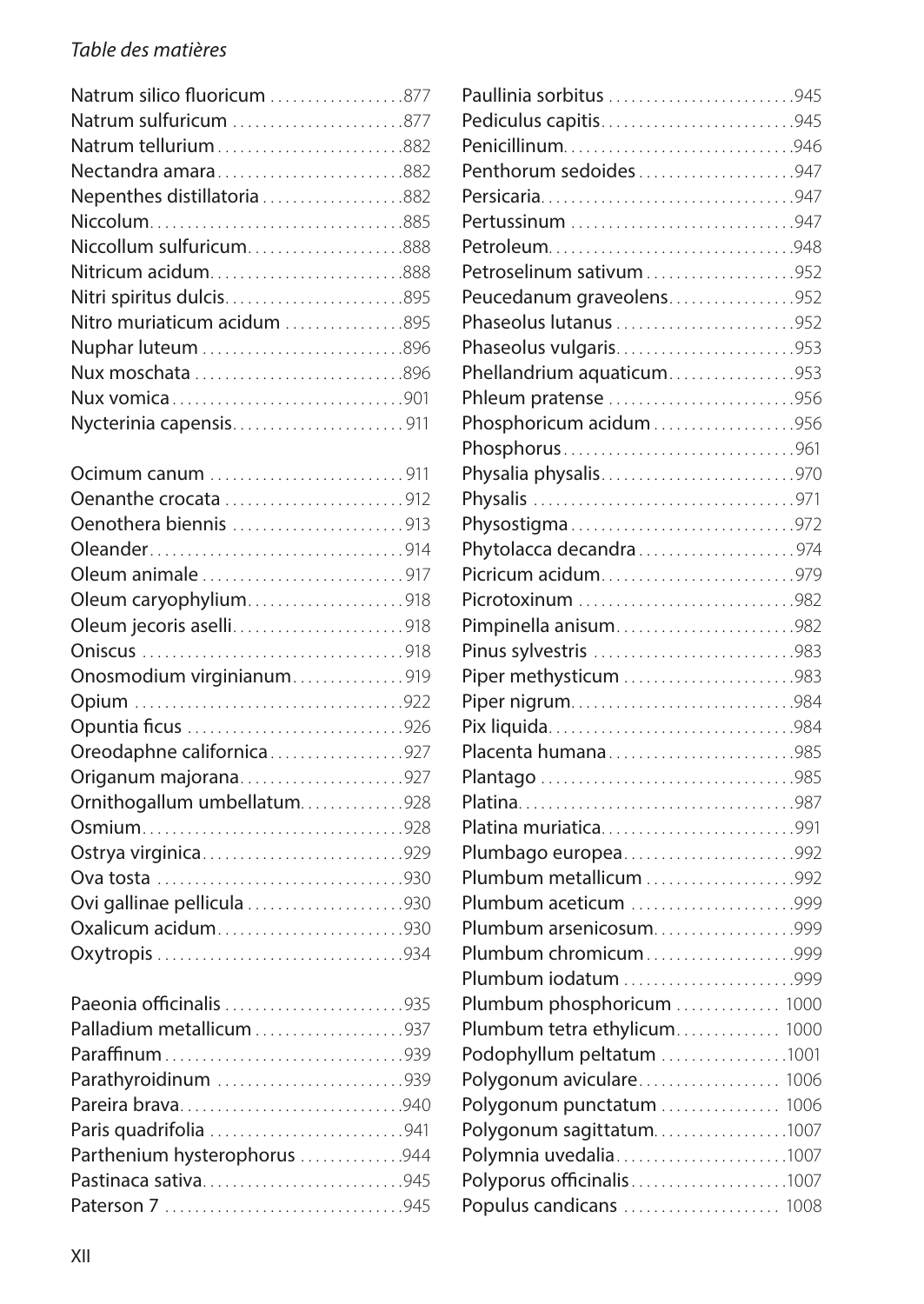| Populus tremuloides  1008                         |  |
|---------------------------------------------------|--|
|                                                   |  |
| Primula farinosa  1009                            |  |
| Primula obconica 1009                             |  |
| Primula veris1010                                 |  |
| Prionurus australis1010                           |  |
|                                                   |  |
| Prunus spinosa  1011                              |  |
| Prunus virginiana1012                             |  |
| Psoralea bitumina 1012                            |  |
|                                                   |  |
| Ptelea trifoliata 1018                            |  |
| Pulex irritans1019                                |  |
| Pulmo vulpis1020                                  |  |
|                                                   |  |
|                                                   |  |
| Pyrogenium 1031                                   |  |
| Quebracho1032                                     |  |
| Quillaya saponaria1033                            |  |
|                                                   |  |
|                                                   |  |
| Rana bufo1036                                     |  |
| Ranunculus bulbosus  1040                         |  |
| Ranunculus glacialis1043                          |  |
| Ranunculus sceleratus 1043                        |  |
| Raphanus  1044                                    |  |
| Ratanhia peruviana 1046                           |  |
|                                                   |  |
| Rauwolfia serpentina1047                          |  |
| Rhamnus california1051                            |  |
| Rhamnus frangula1051                              |  |
|                                                   |  |
| Rhodium metallicum1053                            |  |
|                                                   |  |
| Rhus aromatica1056                                |  |
| Rhus diversiloba1056                              |  |
|                                                   |  |
| Rhus radicans1057                                 |  |
| Rhus toxicodendron1057                            |  |
| Rhus venenata1062                                 |  |
|                                                   |  |
| Robinia pseudacacia  1064                         |  |
| Rosa canina1065                                   |  |
| Rosa damascena1065<br>Rosmarinus officinalis 1065 |  |

| Ruta graveolens 1069                    |  |
|-----------------------------------------|--|
|                                         |  |
|                                         |  |
| Sabal serrulata1075                     |  |
|                                         |  |
| Saccharum officinalis1079               |  |
| Salamandra maculata 1079                |  |
| Salicylicum acidum1079                  |  |
|                                         |  |
|                                         |  |
| Sambuccus nigra1081                     |  |
| Sanguinaria canadensis 1083             |  |
| Sanguinaria nitrica 1088                |  |
| Sanicula aqua1088                       |  |
| Saponinum 1092                          |  |
| Sarcolactic acidum 1092                 |  |
| Sarsaparilla 1093                       |  |
| Scilla maritima1096                     |  |
| Scolopendra morsitans 1098              |  |
| Scrofularia nodosa 1098                 |  |
| Scutellaria laterifolia1099             |  |
| Secale cornutum 1099                    |  |
| Sedum acre1104                          |  |
| Sedum repens1104                        |  |
| Sedum telephium 1104                    |  |
| Selenium1105                            |  |
| Sempervivum tectorum 1108               |  |
| Senecio aureus 1109                     |  |
|                                         |  |
|                                         |  |
| Sepia officinalis 1115                  |  |
| Serum d'anguille 1121                   |  |
| Sérum anticolibacillaire de vincent1123 |  |
| Sérum equi 1124                         |  |
| Siegesbeckia orientalis1124             |  |
|                                         |  |
| Silphium cyneraicum1130                 |  |
| Silphium laciniatum 1130                |  |
| Sinapis alba1130                        |  |
| Sinapis nigra1130                       |  |
| Solaninum 1131                          |  |
| Solanum carolinense1131                 |  |
| Solanum lycopersicum1131                |  |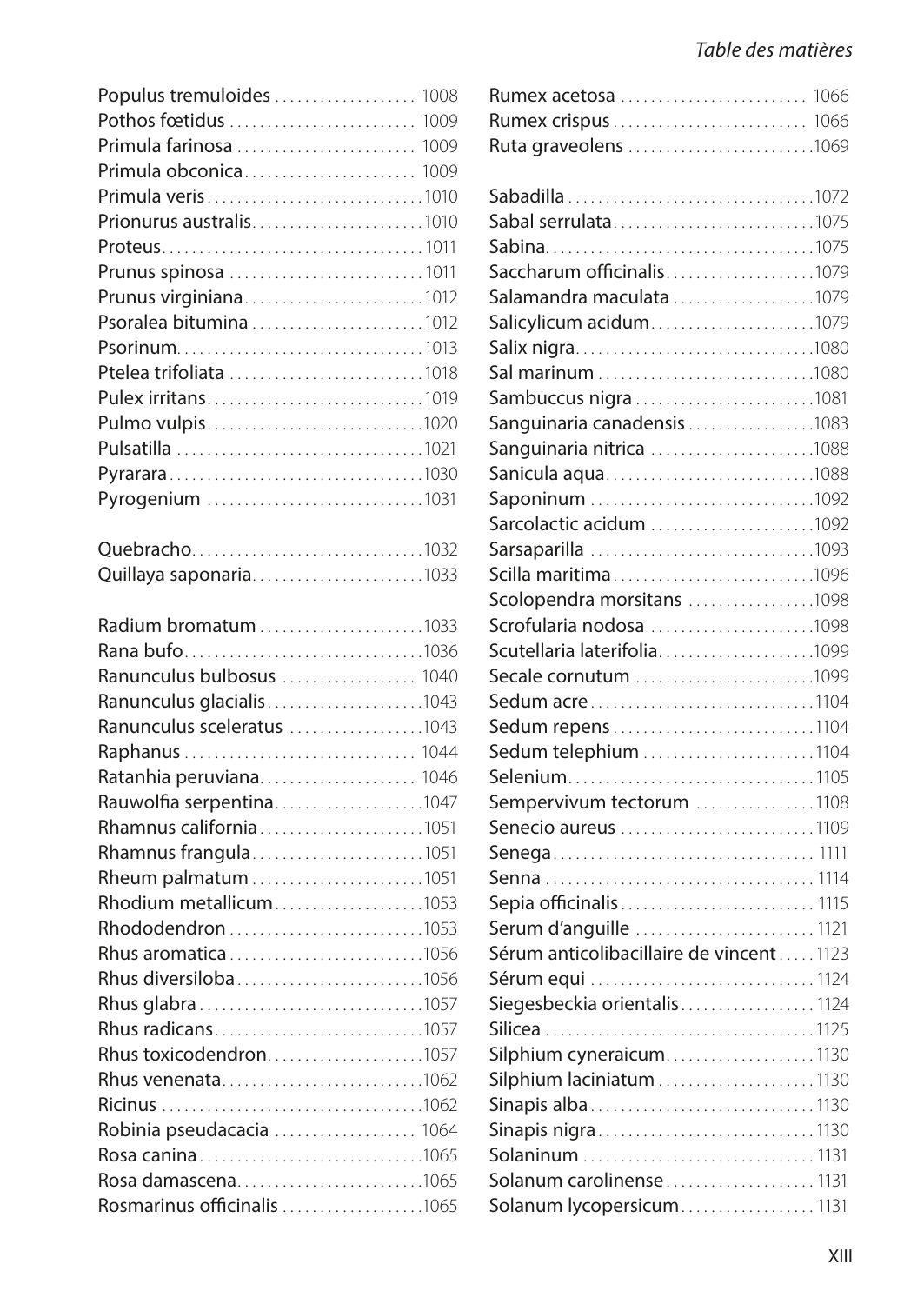| Solanum mammosum 1132         |
|-------------------------------|
| Solanum nigra1132             |
| Solidago virgaurea 1132       |
|                               |
| Sphingurus martini1134        |
| Spigelia anthelmia1134        |
| Spigelia marylandica 1137     |
| Spiraea ulmaria1137           |
| Spiranthes autumnalis 1137    |
| Spiritus quercus glandium1138 |
| Spongia tosta1138             |
|                               |
| Stannum iodatum1145           |
| Staphysagria1145              |
| Stellaria media1150           |
| Sticta pulmonaria  1151       |
|                               |
| Stramonium 1154               |
| Strontiana bromata1158        |
| Strontiana carbonica 1158     |
| Strontiana iodata1160         |
| Strophantus sarmentosus 1161  |
| Strychninum purum1162         |
| Strychninum phosphoricum1163  |
| Strychninum valerianicum1163  |
| Succinicum acidum1163         |
|                               |
|                               |
| Sulfur iodatum1173            |
| Sulfuricum acidum 1177        |
| Sumbulus moschatus 1183       |
| Surrenine 1184                |
|                               |
| Symphoricarpus1184            |
| Symphytum officinale1185      |
| Tabacum1185                   |
| Tamarindus indica1188         |
|                               |
| Tamus communis1189            |
| Tanacetum vulgare1189         |

Tannicum acidum . . . . . . . . . . . . . . . . . . . . . . 1189 Taraxacum officinale . . . . . . . . . . . . . . . . . . . 1190 Tarentula cubensis . . . . . . . . . . . . . . . . . . . . . 1191 Tarentula hispanica . . . . . . . . . . . . . . . . . . . . . 1193

| Teucrium scorodonia1202     |
|-----------------------------|
| Thallium aceticum1202       |
| Thallium sulfuricum 1202    |
|                             |
|                             |
| Thlaspi bursa pastoris 1205 |
| Thuya lobbii 1206           |
| Thuya occidentalis 1207     |
|                             |
|                             |
| Thyreoidinum 1214           |
| Tilia europaea 1215         |
|                             |
|                             |
| Tribulus terrestris 1217    |
| Trifolium pratense1217      |
|                             |
| Trillium pendulum1218       |
| Trinitrotolueneum1220       |
|                             |
| Trombidium muscae 1221      |
| Tuberculinum bovinum 1222   |
| Tussilago petasites 1222    |
| Typha latifolia1223         |
|                             |
|                             |
| Ulmus campestris 1223       |
| Upas antiaris1223           |
| Upas tiente 1223            |
| Uranium arsenicicum1224     |
| Uranium nitricum1224        |
| Uric acidum1225             |
|                             |
|                             |
| Ustilago maidis 1227        |
|                             |
|                             |
| Vanadium metallicum1231     |
|                             |
| Venus merceneria 1232       |
|                             |
|                             |
|                             |

Taxus baccata . . . . . . . . . . . . . . . . . . . . . . . . . . . 1196 Tela aranea . . . . . . . . . . . . . . . . . . . . . . . . . . . . . . 1196 Tellurium metallicum . . . . . . . . . . . . . . . . . . . 1197 Terebenthinae oleum . . . . . . . . . . . . . . . . . . 1199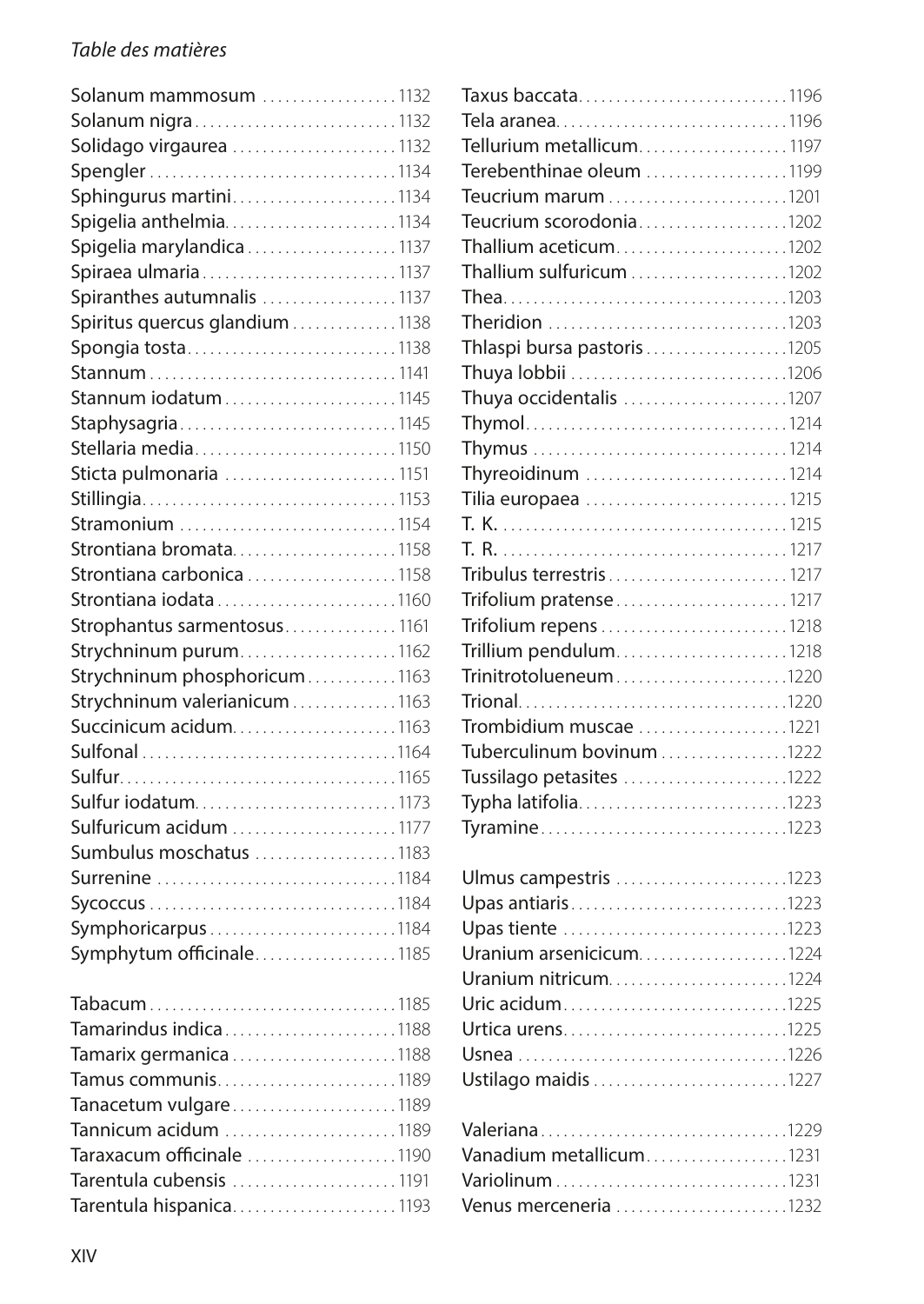| Veratrum album 1232         |  |
|-----------------------------|--|
| <b>Veratrum viride</b> 1236 |  |
| Verbascum1239               |  |
| <b>Verbena</b> 1241         |  |
| Vesicaria communis 1241     |  |
|                             |  |
| Viburnum opulus1242         |  |
| Viburnum prunifolium 1243   |  |
|                             |  |
| Viola odorata 1245          |  |
|                             |  |
|                             |  |
| Viscum album 1250           |  |
|                             |  |
|                             |  |
| Wyethia helenoides 1251     |  |

| Xanthoxylum fraxineum 1252<br>Xerophyllum1253 |
|-----------------------------------------------|
| Yohimbinum1254                                |
|                                               |
| Les Zincums 1260<br>Zingiber officinale1261   |
|                                               |
| Médicaments et abréviations 1263              |
| Abréviations, signes et caractères  1293      |
| Table des comparaisons 1294                   |
| Bibliographie 1315                            |
|                                               |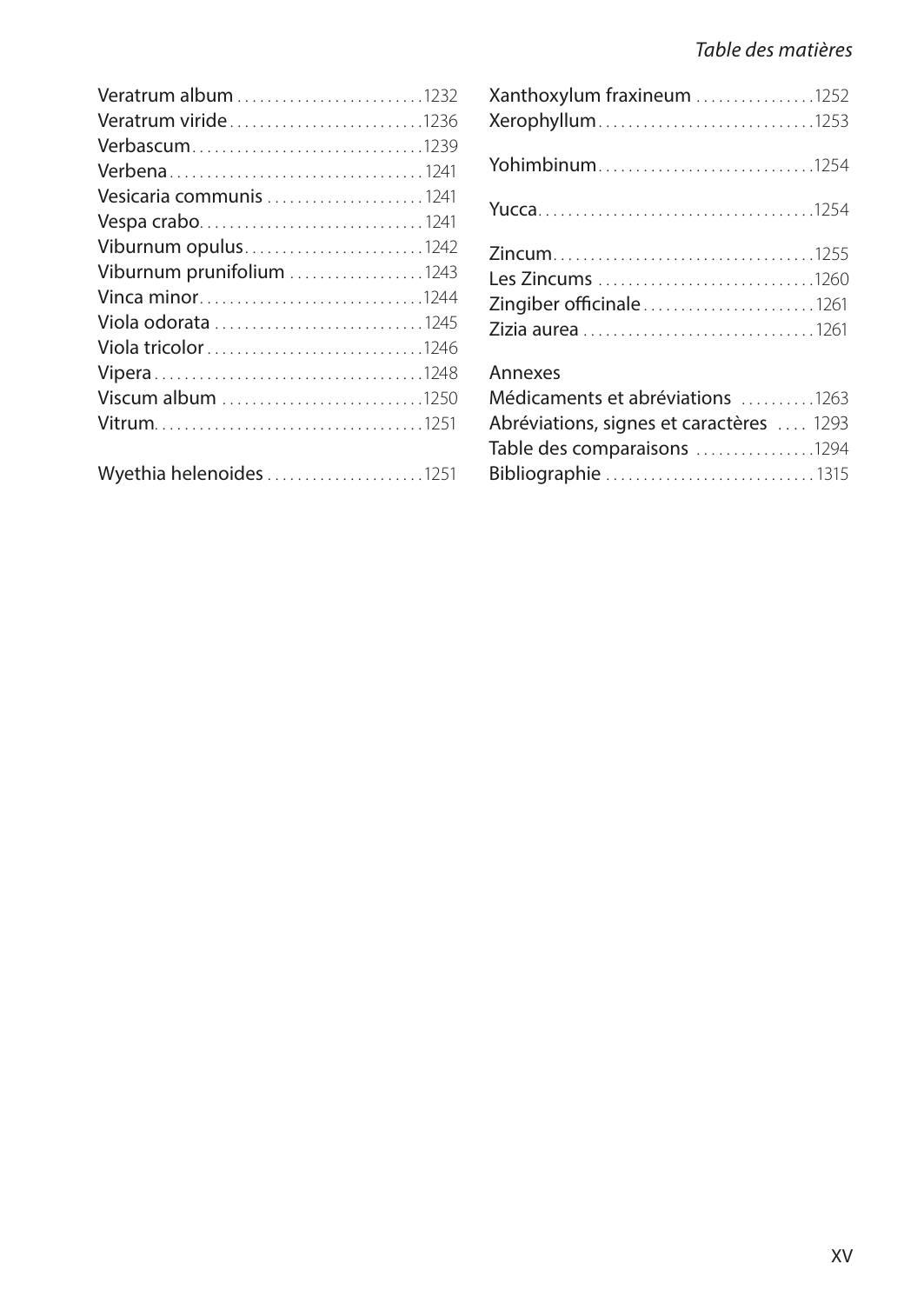# **ACONITUM NAPELLUS**

*Acon. – Aconit Napel*

Plante très toxique. Alcaloïde principal : aconitine.

## ~ *INTOXICATION AIGUË*

1re phase (brève). S. de *brûlure* et d'âcreté à la bouche, hypersalivation, s. de chaleur avec *sueurs chaudes* profuses, pouls rapide, plein et dur, *hyperesthésie générale.*

2e phase. Très rapidement: *coexistence et intrication :*

– d'une part de *névralgies, congestions:* surtout foie et cerveau, diarrhée, dyspnée, *accélération du pouls, hypertension,* s. de chaleur partant de l'épigastre, spasmes de la face, trismus,

#### *Table des matières*

*Les congestions aiguës fébriles* En général Suivant les localisations *Les congestions locales apyrétiques Les hémorragies La poussée hypertensive Le cardiaque L'anxieux sthénique et agité Les suites chroniques de froid sec*

– et, d'autre part, *d'engourdissement* et de *fourmillements:* d'abord à la bouche puis à tout le corps, *diminution de la sensibilité,* asthénie.

3e phase. Angoisse précordiale, *bradycardie, ralentissement respiratoire, hypotension, hypothermie,* anesthésie, *incoordination, paralysies,* lipothymie.

La connaissance est conservée jusqu'à la fin.

### ~ *UTILISATIONS ALLOPATHIQUES*

*Antinévralgique, sédatif anticongestif, sudorifique*<sup>1</sup> *.*

## ~ *EFFETS, CHEZ L'HOMME SAIN, DES DILUTIONS EXPÉRIMENTALES RÉPÉTÉES*

Par action sur les nerfs vaso-moteurs et le système nerveux cérébro-spinal :

– HYPERHÉMIE ARTÉRIELLE avec AGITATION PHYSIQUE ET MENTALE,

– ANXIÉTÉ et HYPERESTHÉSIE GÉNÉRALE.

Par action sur les nerfs moteurs: spasmes toniques.

Par action sur les nerfs sensitifs: fourmillements et engourdissements.

### ~ *ZONES THÉRAPEUTIQUES ALLOPATHIQUE ET HOMÉOPATHIQUE*

Les *actions anticongestive et antinévralgique* des doses thérapeutiques allopathiques (assez près de la toxicité), se prolongent dans les premières dilutions homéopathiques du remède et, plus individualisées, s'étendent dans la *majeure partie de la gamme homéopathique.*

Ce n'est que *tout à fait terminalement, dans les très hautes dilutions,* que le remède répond à des *troubles paralytiques* ou à de l'hypotension avec hypothermie.

## **LES CONGESTIONS AIGUËS FÉBRILES**

EN GÉNÉRAL

### **L'INDISPENSABLE**

CONGESTION BRUSQUE ET VIOLENTE. TEMPÉRATURE ÉLEVÉE d'emblée. PEAU TRÈS CHAUDE, ROUGE ET SÈCHE. POULS RAPIDE, PLEIN ET TENDU. SOIF vive. AGITATION PHYSIQUE. ANXIÉTÉ et angoisse.

*<sup>1</sup> texte originel : diaphorétique*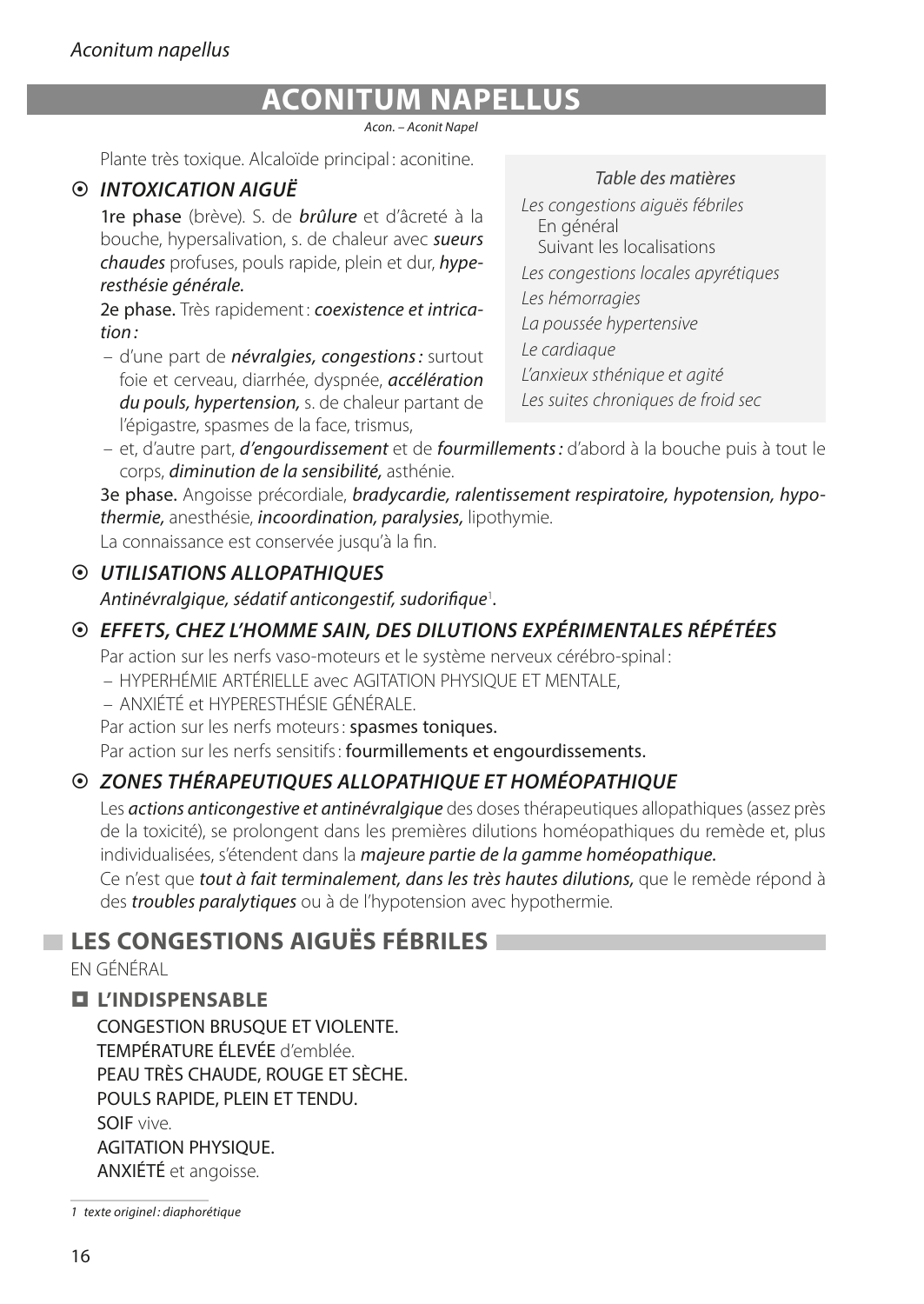## **SYMPTÔMES FRÉQUENTS**

### **► ÉTIOLOGIE**

Refroidissement par vent froid et sec,

Sujet assez jeune, **sthénique et à réactions intenses** : assez souvent de type Sulf. *Début par frissons montant* des pieds à la poitrine et la tête et < *moindre mouvement. La chaleur de la peau ne rayonne pas.*

La face est très rouge mais *pâlit en s'asseyant*: avec vertige.

#### *Frisson en se découvrant.*

Pour la soif: désir d'eau froide fréquemment répétée ; toutes les autres boissons semblent amères. Accélération de la respiration: même s'il n'y a pas de localisation pulmonaire.

#### Peur de mourir.

#### Désir de soins immédiats.

*Hypersensibilité à la lumière et au bruit.*

Ne cherche pas à se découvrir bien qu'il est < dans une chambre chaude.

< *de l'agitation et de l'anxiété, la nuit vers 23 h. ou minuit.*

### **SYMPTÔMES POSSIBLES**

*Hémorragies actives*: voir chapitre plus loin.

### $\Box$  **INDICATIONS CLINIQUES**

*Début d'états congestifs fébriles et sthéniques, inflammations fébriles à la première période, congestions aiguës après refroidissement par temps sec* : surtout par vent froid et sec, début d'affections microbiennes ou de fièvres éruptives, insolation.

#### 6 **Dilution** 4 à 12 CH.

**► REMARQUES :** *Action souvent très rapide* ; l'indication d'Acon. disparaît dès que le malade transpire, n'a à être suivi de Sulf. que si, après amélioration, il y a des signes de ce remède.

### **COMPARAISONS DIFFÉRENTIELLES**

**BELL.** Le plus proche mais: pas d'anxiété, pas d'agitation (abattu), la chaleur du corps rayonne, peau souvent moite, mydriase, s. de battements.

**ACON‑F.** Plus encore d'anxiété et de dyspnée mais fièvre moins élevée.

**ACHY.** Moins d'agitation, plus de prostration<sup>1</sup> et plus de courbatures et douleurs musculaires. BAPT. Face rouge sombre mais abrutie<sup>2</sup> et hébétée<sup>3</sup>, l'agitation alterne avec de la prostration qui devient définitive, tendance à la fétidité générale et au délire.

**PHOS.** Congestion plus localisée : généralement pulmonaire ou hépatique, diffère par ses sueurs chaudes< matin et à tout effort et par la prostration existant sous l'agitation.

**SULF.** Fièvre moins élevée, congestion plus localisée, peau moins chaude, le malade cherche le frais et se découvre.

## **SUIVANT LES LOCALISATIONS PARTICULIÈRES**

## **AFFECTIONS GASTRIQUES**

DOULEURS GASTRIQUES AIGUËS, subites, vives et BRÛLANTES.

*Toute boisson semble amère, sauf l'eau.*

Survient généralement *après avoir bu de l'eau glacée,* surtout après avoir eu chaud.

### **► COMPARAISON DIFFÉRENTIELLE**

*Ars.* a une douleur gastrique brûlante après avoir bu froid mais le malade n'est pas congestionné et vomit l'eau froide absorbée.

*<sup>1</sup> abattement extrême, perte extrême des forces (souvent avec stupeur)*

*<sup>2</sup> à l'intelligence temporairement altérée (de degré supérieur à hébété)*

*<sup>3</sup> émoussement ou affaiblissement de l'esprit et des sens*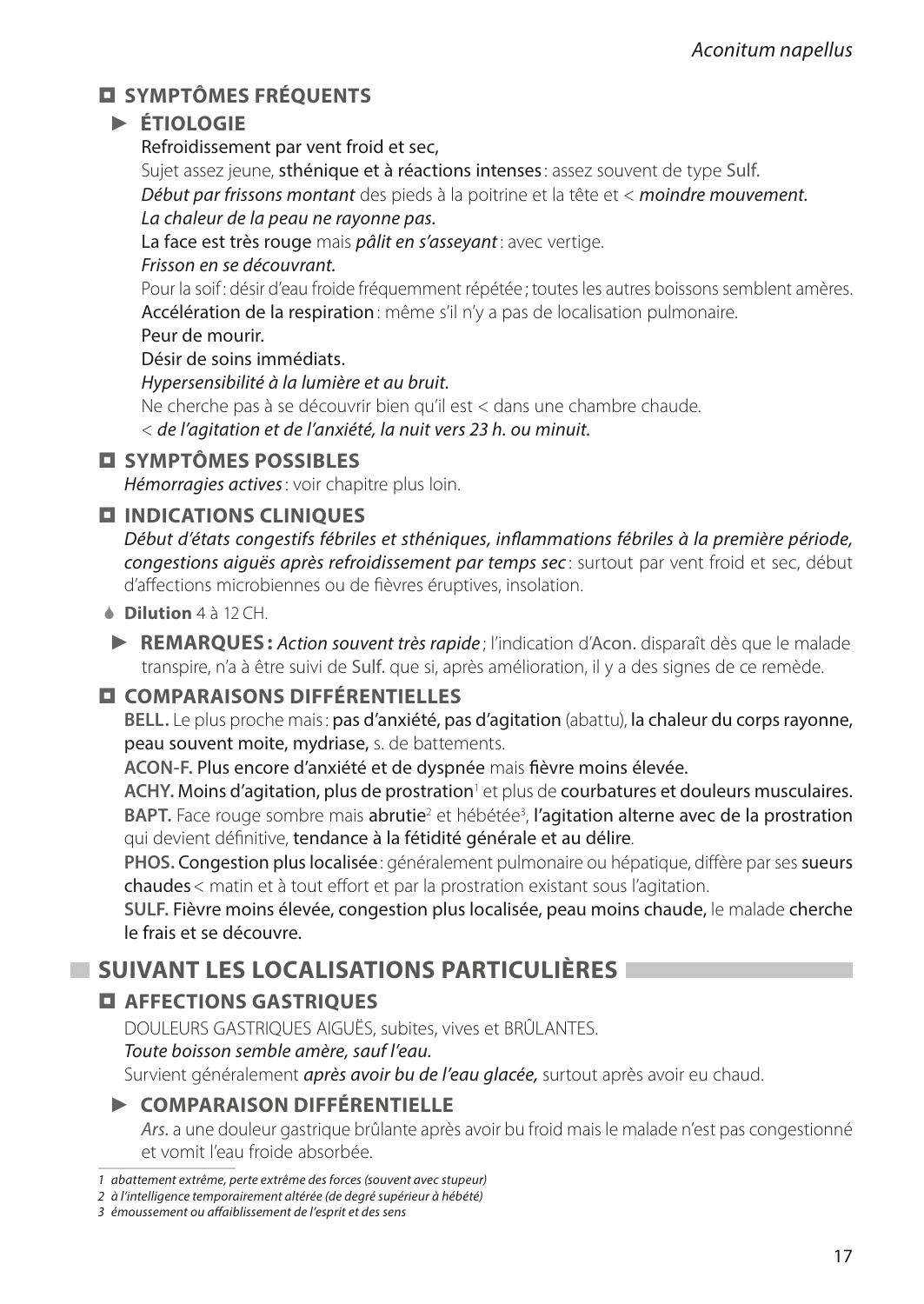#### *Aconitum napellus*

## **AFFECTIONS GÉNITALES FÉMININES**

DOUL. AIGUËS du vagin et du bas-ventre. VAGIN CHAUD, SEC ET TRÈS SENSIBLE. ABDOMEN DISTENDU ET TRÈS CHAUD.

#### $\overline{a}$  AFFECTIONS INTESTINALES

ABDOMEN CHAUD, TRÈS SENSIBLE ET BALLONNÉ. DOULEURS ABDOMINALES, calmées par rien. DIARRHÉE :

- répétée, surtout la nuit,
- *aqueuse et* verte comme des épinards hachés,

– ou de mucosités sanguinolentes.

Survient surtout *après avoir bu de l'eau glacée,* par nuit fraîche de l'été ou, parfois, après arrêt brusque d'une éruption aiguë.

## **AFFECTIONS LARYNGÉES**

SUFFOCATION LARYNGÉE < 23 h. à minuit. Douleur du larynx avec S. DE MUQUEUSE À VIF à l'inspiration d'air frais. Sensibilité du larynx au toucher. Respiration sifflante à l'inspiration. TOUX CROUPALE, SÈCHE ET RAUQUE :

– *< vers 23 h. à minuit,*

– *> par rien,*

– *l'enfant saisit sa gorge à chaque quinte.*

### **► COMPARAISONS DIFFÉRENTIELLES**

Voir ci-dessus et à Brom.

#### **AFFECTIONS NASALES**

Beaucoup *d'éternuements au début.*

*S. de sécheresse, de picotement et de brûlure* à la gorge et à la racine du nez. *Absence d'écoulement.*

### **AFFECTIONS PHARYNGÉES**

ROUGEUR VIVE du voile du palais et de la luette. S. DE SÉCHERESSE, D'ENFLURE ET DE BRÛLURE de la gorge.

### **► COMPARAISONS DIFFÉRENTIELLES**

**BELL.** Dysphagie plus intense avec doul. irradiée à l'oreille, malade plus abattu et à peau moite. **GUAJ.** Veines du pharynx plus distendues, amygdales plus grosses, tendance phlégmoneuse. PHYT. Pharynx d'un rouge plus sombre, dysphagie plus accentuée avec douleur à l'oreille à la déglutition.

## **AFFECTIONS PULMONAIRES**

DYSPNÉE particulièrement INTENSE.

TOUX SÈCHE, BRÈVE, SIFFLANTE ET SUFFOCANTE avec s. de chatouillement au larynx ou à la poitrine :

– < VERS 23 h. OU MINUIT et en buvant froid,

 $-$  > par rien.

DOULEURS THORACIQUES AIGUËS :

– < EN TOUSSANT et étant couché sur le côté atteint.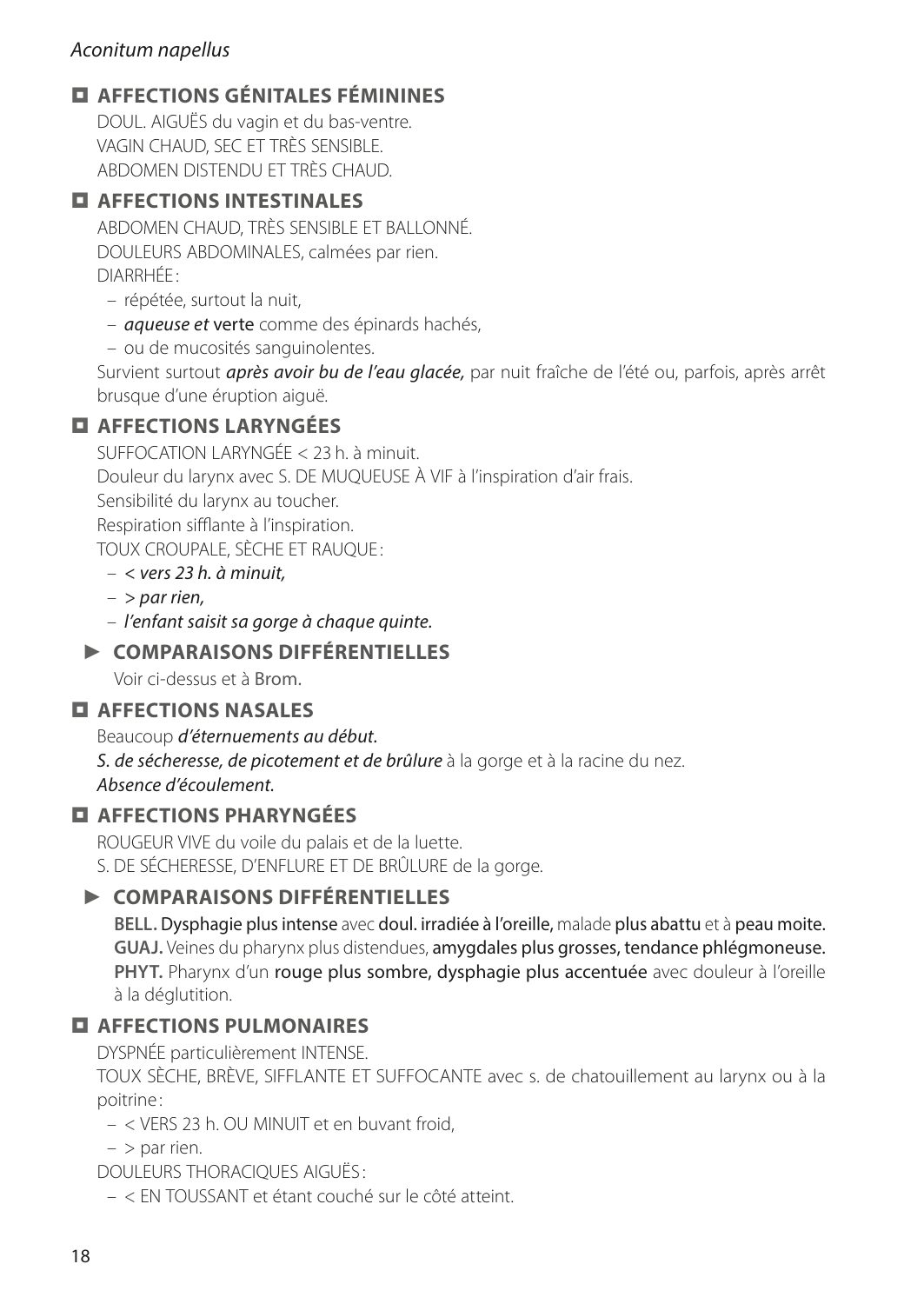### **► COMPARAISONS**

Voir ci-dessus et à Phos.

### **AFFECTIONS URINAIRES**

MICTIONS TRÈS DOULOUREUSES : brûl. à la vessie et GOUTTE À GOUTTE. L'urine est peu abondante, ROUGEÂTRE ET CHAUDE. L'anxiété est < au début de la miction. *Ténesme*.

## **LES CONGESTIONS LOCALES APYRÉTIQUES**

## **L'INDISPENSABLE, CARACTÈRES GÉNÉRAUX**

#### SOUDAINETÉ.

VIOLENCE. DOULEURS VIVES mal tolérées. HYPERESTHÉSIE. AGITATION. ANXIÉTÉ. ROUGEUR VIVE : non visible quand la région congestionnée est interne. Généralement DUES AU FROID SEC.

### **SYMPTÔMES PARTICULIERS SUIVANT LES LOCALISATIONS**

### **► CÉPHALIQUE**

#### Hypersensibilité à la lumière.

Céphalée: < tête basse, en avant ou couché, chambre chaude, > grand air.

#### **INDICATIONS CLINIQUES**

Céphalée à une poussée hypertensive, après exposition au soleil ou par suppression des règles.

#### 6 **Dilution** 5 à 12 CH.

**COMPARAISON**

Voir à Bell.

### **► LARYNGÉE**

Le larynx, très douloureux, semble sec et brûlant. Parfois toux sèche et croupale < nuit. Enrouement ou aphonie.

#### **INDICATIONS CLINIQUES**

Aphonie ou enrouement congestif après froid sec, laryngite striduleuse.

6 **Dilution** 5 à 9 CH.

#### **► NERFS SENSITIFS**

#### Névralgies très vives.

S. D'engourdissement et de fourmillement: pendant les douleurs ou alternant avec elles. Douleurs vives calmées par rien.

Hyperesthésies: photophobie, hypersensibilité aux bruits et aux odeurs.

#### 6 **Dilution** 6 à 15 CH.

#### **REMARQUE**

Acon. (7 à 12 CH) est souvent préférable.

### **► OCULAIRE**

Douleur brûlante de l'œil.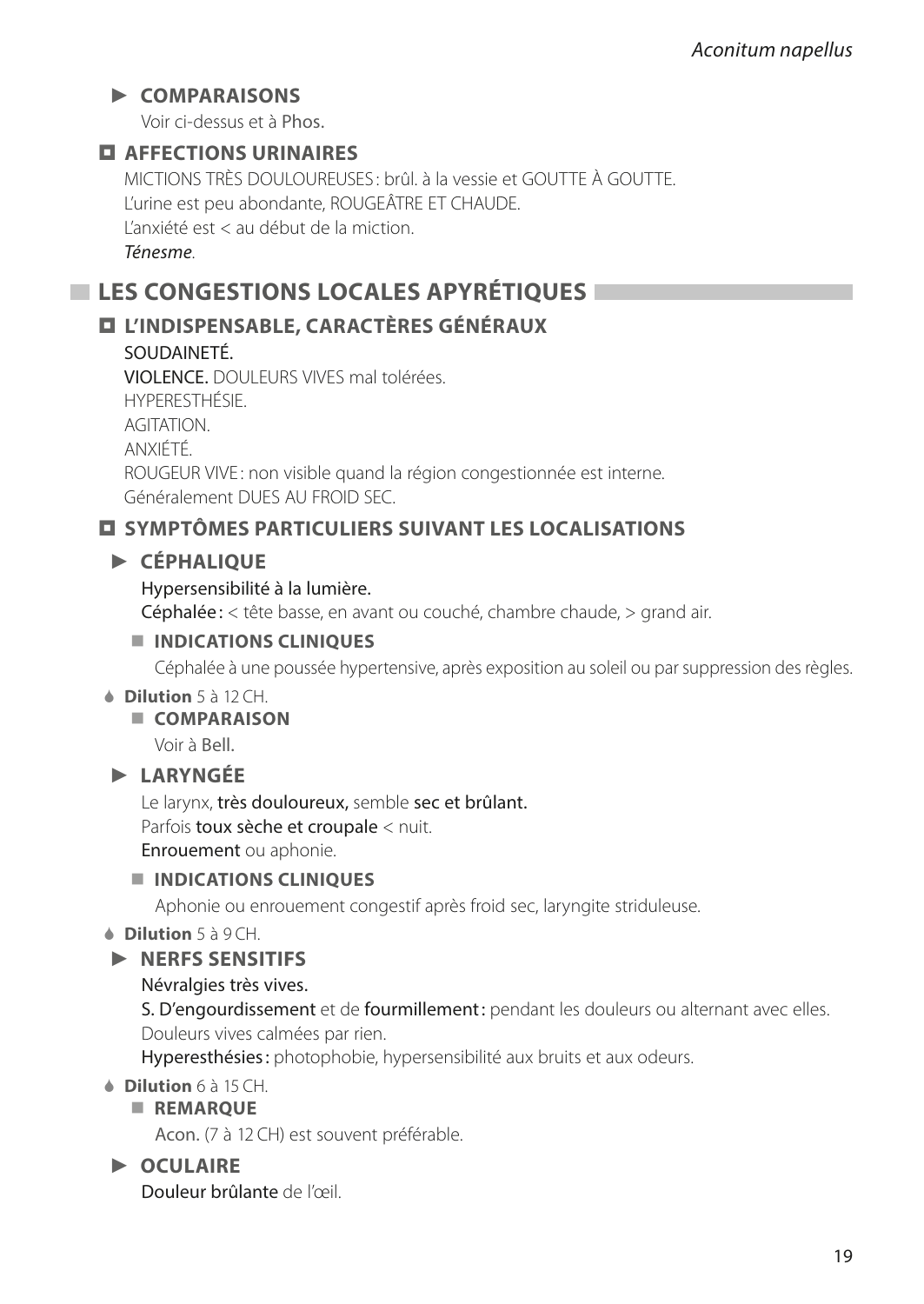# **ANNEXES**

# **MÉDICAMENTS ET ABRÉVIATIONS**

| Abréviation Nom latin |                          | Nom commun                        |
|-----------------------|--------------------------|-----------------------------------|
| Abies-c.              | Abies canadensis         | Sapin du Canada                   |
| Abies-n.              | Abies nigra              | Pin noir                          |
| Abrot.                | Abrotanum                | Aurone mâle                       |
| Absin.                | Artemisia absinthium     | Absinthe bâtarde des Antilles     |
| Absin.                | Absinthium               | Absinthe                          |
| Acal.                 | Acalypha indica          | Ortie de l'Inde                   |
| Acet-ac.              | Aceticum acidum          | Acide acétique                    |
| Acetan.               | Acetanilidum             | Amide acétique de l'aniline       |
| Aceton.               | Acetonum                 | Acétone                           |
| Achy.                 | Achyranthes calea        | Amarantacée du Mexique            |
| Acon.                 | Aconitum napellus        | Aconit napel                      |
| Acon-f.               | Aconitum ferox           | Aconit féroce                     |
| Aconin.               | Aconitinum               | Alcaloïde de l'aconit             |
| Acon-I.               | Aconitum lycoctonum      | Aconit tue-loup                   |
| Act-sp.               | Actea spicata            | Actée en épis                     |
| Adren.                | Adrenalinum              | Alcaloïde de l'adrénaline         |
| Aesc.                 | Aesculus hippocastanum   | Marronnier d'Inde                 |
| Aesc-g.               | Aesculus glabra          | Marronnier glabre                 |
| Aeth.                 | Aethusa cynapium         | Petite ciguë                      |
| Aethi-a.              | Aethiops antimonialis    | Sulfure de mercure et d'antimoine |
| Aethi-m.              | Aethiops mercurialis     | Sulfure noir de mercure           |
| Aethyl.               | Ethylicum                | Alcool éthylique                  |
| Aethyl-s-d.           | Ethyl sulfur dichloratum | Ypérite                           |
| Agar.                 | Agaricus muscarius       | Amanite tue-mouche                |
| Agar-m.               | Agaricus emeticus        | Russule émétique                  |
| Agar-ph.              | Amanita phalloides       | Oronge verte                      |
| Agav-a.               | Agave americana          | Aloe d'Amérique                   |
| Agn.                  | Agnis castus             | Gattilier                         |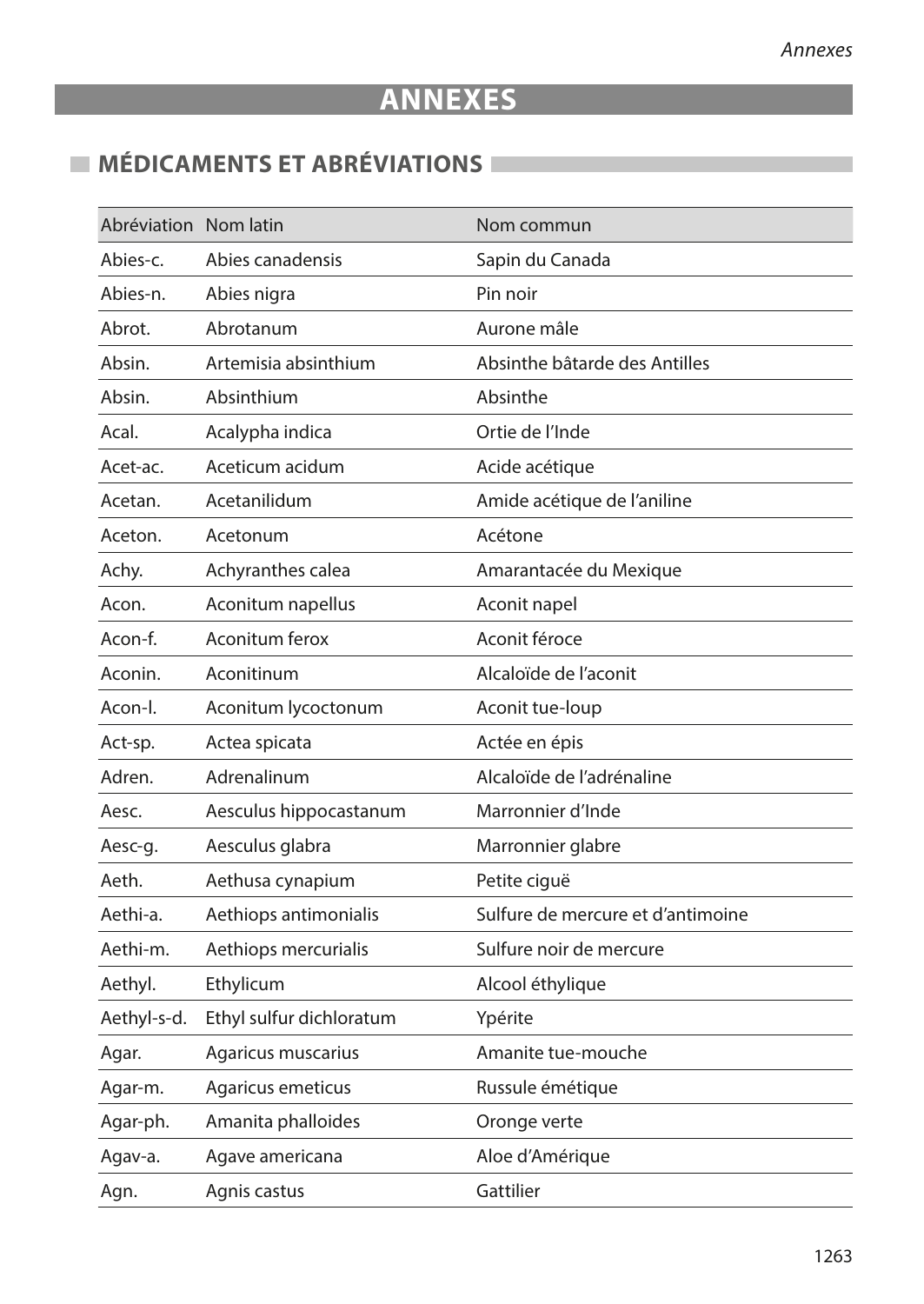#### *Annexes*

| Abréviation Nom latin |                          | Nom commun                                  |
|-----------------------|--------------------------|---------------------------------------------|
| Agra.                 | Agraphis nutans          | Endymion penché                             |
| Agri.                 | Agrimonia eupatoria      | Aigremoine                                  |
| Agro.                 | Agrostema githago        | Lychnis nielle                              |
| Ail.                  | Ailanthus glandulosa     | Faux vernis du Japon                        |
| Alet.                 | Aletris farinosa         | Aletris farineux                            |
| All-c.                | Allium cepa              | Oignon                                      |
| All-s.                | Allium sativum           | Ail                                         |
| Aln.                  | Alnus rubra              | Aulne rouge                                 |
| Aloe.                 | Aloe vera                | Aloe véra                                   |
| Alst-s.               | Alstonia scholaris       | Dita                                        |
| Alum.                 | Alumina                  | Alumine                                     |
| Alumn.                | Alumen                   | Silicate double d'aluminium et de potassium |
| Alum-sil.             | Alumina silicata         | Kaolin                                      |
| Am-be.                | Ammonium benzoicum       | Benzoate d'ammonium                         |
| Ambr.                 | Ambra grisea             | Ambre gris                                  |
| Am-br.                | Ammonium bromatum        | Bromure d'ammonium                          |
| Ambro.                | Ambrosia artemisiaefolia | Ambroisie                                   |
| Am-c.                 | Ammonium carbonicum      | Carbonate d'ammonium                        |
| Am-caust.             | Ammonium causticum       | Ammoniaque                                  |
| Amgd-p.               | Amygdalus persica        | Pêcher                                      |
| Am-i.                 | Ammonium iodatum         | Iodure d'ammonium                           |
| Aml-ns.               | Amylium nitrosum         | Nitrite d'amyl                              |
| Am-m.                 | Ammonium muriaticum      | Chlorure d'ammonium                         |
| Ammc.                 | Ammoniacum dorema        | Gomme ammoniaque                            |
| Am-p.                 | Ammonium phosphoricum    | Phosphate d'ammonium                        |
| Ampe-qu.              | Ampelopsis quinquefolia  | Vigne vierge                                |
| Amph.                 | Amphisbaena vermicularis | Amphisbène d'Amérique du sud                |
| Am-pic.               | Ammonium picricum        | Picrate d'ammonium                          |
| Am-val.               | Ammonium valerianicum    | Valérianate d'ammonium                      |
| Amyg.                 | Amygdala amara           | Amande amère                                |
| Anac.                 | Anacardium orientale     | Fève de Malacca                             |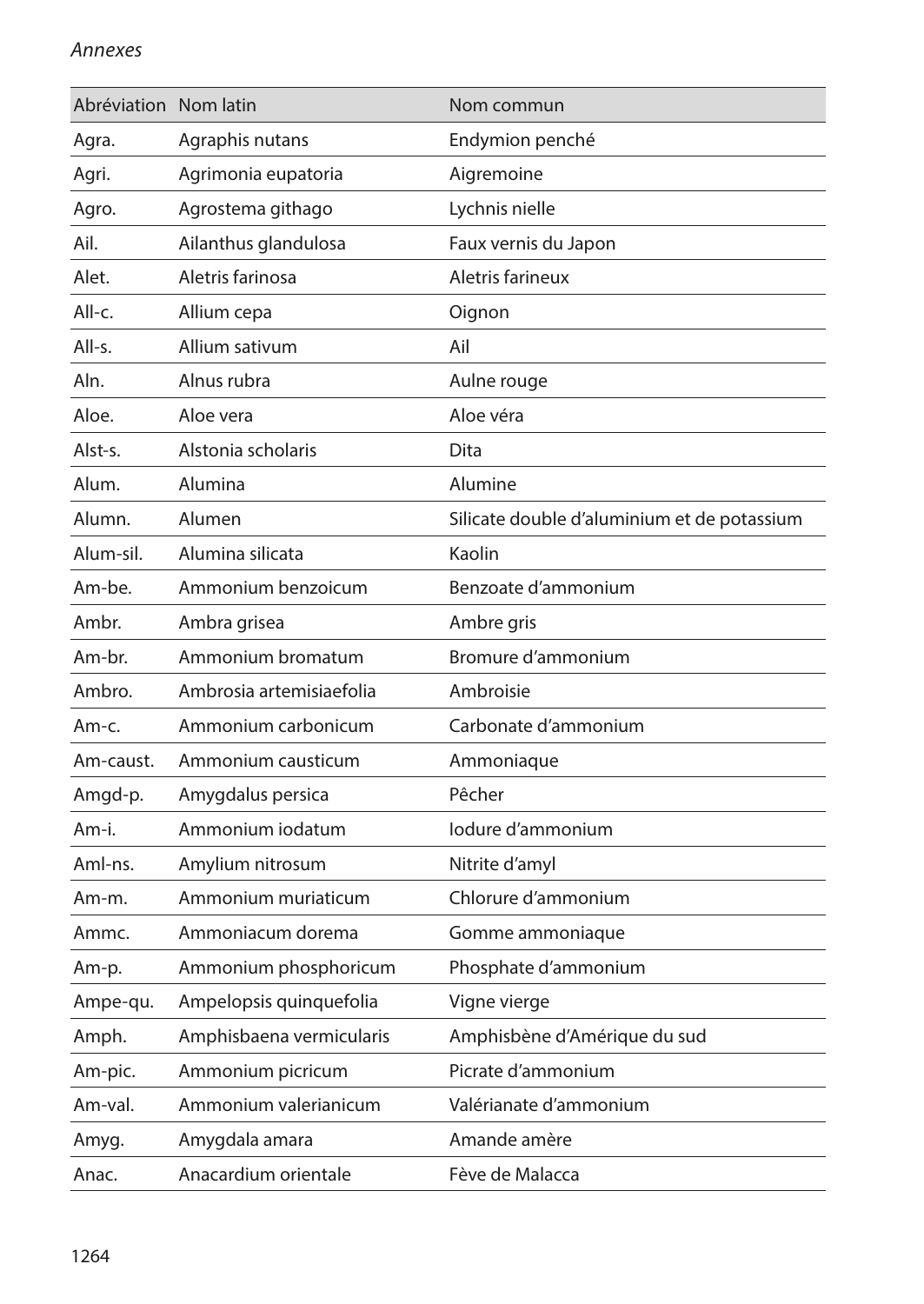## **TABLE DES COMPARAISONS**

| Pour                   | voir à | page           |
|------------------------|--------|----------------|
| Abcès                  |        | 595            |
|                        |        | 376            |
|                        |        | 508            |
| Adénites               |        |                |
| axillaires             |        | 654            |
|                        |        | 384            |
|                        |        | 731            |
|                        |        | 485            |
|                        |        | 391            |
|                        |        | 141            |
|                        |        | 217            |
|                        |        | 635            |
|                        |        | 119            |
|                        |        | 474            |
|                        |        | 698            |
|                        |        | 344            |
|                        |        | 586            |
| Affections pulmonaires |        |                |
|                        |        | 764            |
|                        |        | 306            |
|                        |        | 299            |
|                        |        | 295            |
|                        |        | 1083           |
|                        |        | 843            |
| Agitation avec         |        |                |
|                        |        | 132            |
|                        |        | 1193           |
|                        |        | 745            |
|                        |        | 635            |
| Agitation des          |        |                |
|                        |        | 665            |
|                        |        | 808            |
|                        |        | 591            |
| Alcoolique             |        |                |
|                        |        | 236            |
|                        |        | 306            |
|                        |        | 1178           |
|                        |        | 6              |
|                        |        | 236            |
|                        |        | 709            |
| Amaigrissement         |        |                |
|                        |        | 635            |
|                        |        | $\overline{4}$ |
|                        |        | 868            |
|                        |        | 224            |
|                        |        | 824            |